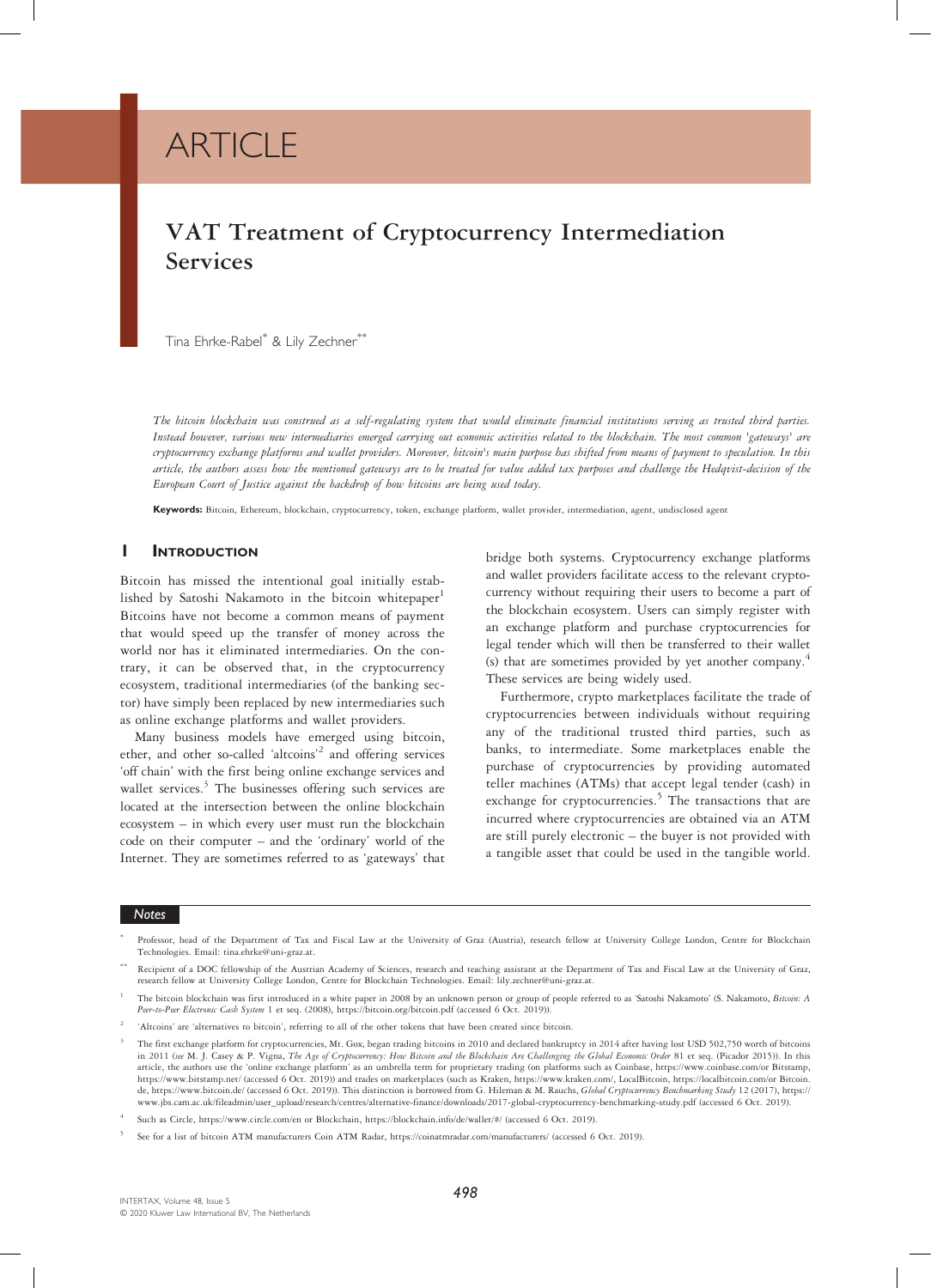Although cryptocurrencies – unlike legal tender – are universal in their usability in the sense that they can be used wherever they will be accepted as a method of payment regardless of national borders, exchange platforms play an important role in the crypto world. At the time of writing of this article, it was estimated that approximately 260 cryptocurrency exchange platforms exist online and list almost 1,600 different cryptocurrencies.<sup>6</sup> The important role that these platforms play with regard to the use of cryptocurrencies may indicate that, in many cases, the transaction underlying a transfer of cryptocurrency is a pure sale or purchase of the cryptocurrency itself and not the purchase of a specific good or service with the cryptocurrency being the remuneration.

The use of cryptocurrencies can raise questions of taxation and especially of Value Added Tax (VAT) when there is an association with an economic activity. In this article, the authors will focus on cryptocurrency exchange platforms and wallet providers, thus a group of 'new' crypto intermediaries. Since cryptocurrencies are not issued by a central (state) authority, treatment as legal tender cannot be taken for granted. Even if it is considered counterintuitive, cryptocurrencies may not be comparable to legal tender, which would entail that crypto exchange platforms are to be treated differently than legal tender exchange businesses. The assessment of the respective VAT consequences thus needs to be done diligently.

Although this contribution discusses intermediation services, the understanding of their VAT treatment – especially the applicability of a VAT exemption – depends on the design of the underlying cryptocurrency that is generated via blockchain technology. Therefore, the authors begin with a brief description of the two most important blockchains. Subsequently, the VAT consequences of cryptocurrency trading and the provision of wallets will be determined.

The quality of the exchange operator and the wallet provider will first be specified followed by an assessment of the types of services provided in order to identify the place of supply and whether and under what circumstances a tax exemption may apply.

# 2 **CHARACTERISTICS OF BLOCKCHAIN TECHNOLOGY**

# 2.1 Blockchain Technology in General

Blockchain technology is often referred to as being 'disruptive' because it enables, for the first time, direct and verified exchange of value and data (generally referred to as tokens<sup>7</sup>) and 'eliminates' the need for intermediaries.<sup>8</sup>

The technology can be used in a variety of applications such as cryptocurrencies and financial transactions, verifiable voting systems, file storage, ridesharing, and any use requiring a ledger.<sup>9</sup> The most well-known blockchains are the bitcoin blockchain<sup>10</sup> and the ethereum blockchain.11,12 In this article, the authors will discuss typical 'cryptocurrencies' such as bitcoins and ether – which are built in the respective blockchains – and other 'tokens' – that are often based on the bitcoin and ethereum blockchains and also listed on exchange platforms.<sup>13</sup>

The blockchain consists of blocks that are irrevocably chained to one another in which each block contains a verified record of cryptocurrency transactions that are effectuated within a specific time. The information on the related transaction is encrypted with regard to the parties' identities. The classical blockchain is not centrally stored on one server or other device but distributed among all of the users of the blockchain network (thus referred to as a distributed ledger). The users' hardware devices

- Wikipedia, List of Cryptocurrencies https://en.wikipedia.org/wiki/List\_of\_cryptocurrencies; Coin.Market, Top Cryptocurrency Exchanges List, https://coin.market/exchanges (accessed 6 Oct. 2019).
- In this article, the authors use 'token' as an umbrella term for coins that may be used as a means of payment (such as bitcoins) and coins that are being used for speculative purposes (such as coins from ICOs). See D. Dietsch, Umsatzsteuerliche Einordnung von Initial Coin Offerings, 13 MwStR 546, 548 (2018). For a comparison with casino chips see T. Ehrke-Rabel et al., Kryptowährungen, Blockchain und Smart Contracts: Risiken und Chancen für den Staat (Teil I), jusIT 87, 88 (2017).
- For a clear and concise description of the technology, see P. Rodriguez, La Révolution Blockchain Algorithmes ou institutions, à qui donnerez-vous votre confiance? 123 et seq. (Dunod 2017).
- <sup>9</sup> Government Office for Science, Distributed Ledger Technology: Beyond Blockchain A Report by the UK Government Chief Scientific Adviser 1 et seq. (2015), https://www.gov.uk/ government/uploads/system/uploads/attachment\_data/file/492972/gs-16-1-distributed-ledger-technology.pdf (accessed 6 Oct. 2019). For an extensive list, see H. Diedrich, Ethereum: Blockchains, Digital Assets, Smart Contracts, Decentralized Autonomous Organizations 58 et seq. (CreateSpace Independent Publishing Platform 2015).
- <sup>10</sup> Bitcoin's market capitalization was approximately 140 billion at the time of writing this article (CoinMarketCap, https://coinmarketcap.com/ (accessed 6 Oct. 2019)). For early investigations of the VAT treatment of bi VAT/GST in a Global Digital Economy, Eucotax Series on European Taxation 45, 55 et seq. (M. Lang & I. Lejeune eds, Kluwer Law International 2015) and O. Henkow, VAT<br>and Virtual Reality: How Sbould Cryptocurrencies Be Treat
- <sup>11</sup> Ethereum's market capitalization was at almost twenty billion at the time of writing of this article (CoinMarketCap, supra n. 10).
- <sup>12</sup> As well as the global financial transactions system Ripple (Ripple, https://ripple.com/ (accessed 6 Oct. 2018)).
- <sup>13</sup> In this article however, the authors will not distinguish between the two and use the term 'cryptocurrency' (often also referred to as 'coin' or 'crypto coin') and the term 'token' interchangeably. See supra n. 7.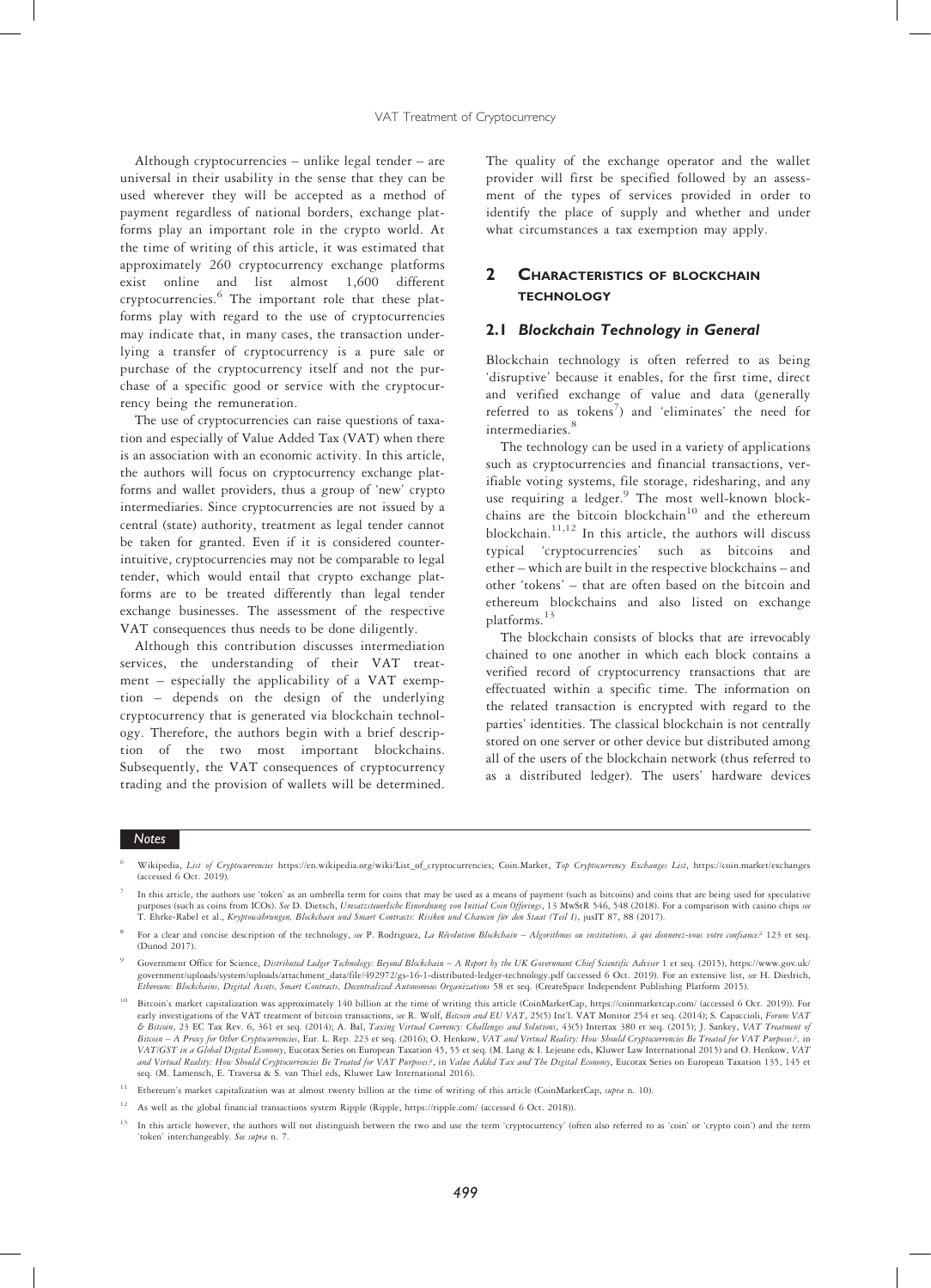running the blockchain's software are called 'nodes' on the network and can be located anywhere around the world. The blockchain can be referred to as a chronological database, a public $14$  record of transactions that proves the entire transaction history of each token and thus previous as well as current ownership.<sup>15</sup>

# 2.2 Bitcoin Blockchain

The bitcoin blockchain is used to automatically and securely transfer bitcoins (the bitcoin blockchain's 'native' token) from one public address<sup>16</sup> to another public address without needing to rely on a third party (such as a bank).<sup>17</sup> Instead, every transaction is recorded in the ledger (disclosed in the blocks) after being verified by the users of the system via a consensus mechanism (peer-to-peer).<sup>18</sup> The bitcoin blockchain constitutes a periodically synchronizing record of transactions. It qualifies as a 'public blockchain' because its software is an 'open source'.<sup>19</sup>

For verification, the bitcoin blockchain uses a consensus mechanism that is referred to as 'proof of work' <sup>20</sup> requiring certain nodes to solve complex mathematical problems (a cryptographic hash function) based on trial and error by contributing processing power to the network (these users are called miners) while others verify the solution to the problem.<sup>21</sup> When a miner solves a puzzle, a block is formed containing the solution to the mathematical

puzzle and a reference to the preceding  $block^{22}$  confirming 'the integrity of the previous one, all the way back to the first block' (this is the new hash<sup>23</sup>).<sup>24</sup> The software continuously<sup>25</sup> adapts the difficulty of the mathematical puzzles according to the amount of computing power provided by all of the miners in the network to ensure that a block is created on an average of every ten minutes.<sup>26</sup> The more processing power that miners use, the greater their chance to solve the block. The miners, however, cannot influence their share of processing power proportional to the computing power of the entire network. As soon as the block is added to the blockchain, the transactions it contains become permanent, and the miners begin working on the next math problem for the next block. If a user attempts to spend more bitcoins than the amount that are allocated to them, all of the other users will reject the transaction.

Miners are incentivized to acquire specific mining equipment and contribute computing power to the network because 12.5 bitcoins (at a current value of approximately USD  $100,000$ <sup>27</sup> are newly created with every block and allocated to the miner who solves the math problem (block reward). Overall, the reward is randomly allocated to one of the miners in the network. Active miners contribute processing power to the network within the given time frame of approximately ten minutes without knowing who will be rewarded 12.5 bitcoins.<sup>28</sup> Miners thus sustain the system by creating blocks and by issuing new bitcoins.<sup>29</sup> Miners work to

- J. Brito, H. Shadab & A. Castillo, Bitcoin Financial Regulation: Securities, Derivatives, Prediction Markets, and Gambling, 16 Colum. Sci. & Tech. L. Rev. 144, 149 (2014).
- <sup>16</sup> Public addresses are randomly generated numbers to which data is transmitted. They resemble a person's bank account number, however, are not linked to a person's name or home address.
- <sup>17</sup> This leads to a reduction of transaction time and costs (A. Wright & P. De Filippi, *Decentralized Blockchain Technology and the Rise of Lex Cryptographia* 9 (2015), https://papers. ssrn.com/sol3/papers.cfm?abstract\_id=2580664 (accessed 6 Oct. 2019)).
- <sup>18</sup> For a precise analysis of VAT and peer-to-peer systems, see C. Trenta, Rethinking EU VAT for P2P Distribution 1 et seq. (Kluwer Law International 2015).
- This means that bitcoin's software is publicly accessible and can be used and altered by third persons.
- <sup>20</sup> There are, however, other types of consensus mechanisms, e.g. 'proof of stake', 'proof of stake'/time', 'proof of minimum aged stake', or 'proof of importance' (O. Kharif, Bitcoin's Top Rival Is Up 90% and Ready to Di big-move (accessed 6 Oct. 2019); L. Leloup, Blockchain – La révolution de la confiance 38, 43 (Eyrolles 2017); Rodriguez, supra n. 8, at 131 et seq.; A. Tapscott & D. Tapscott, Blockchain Revolution: How the Technology Behind Bitcoin Is Changing Money 32 (Portfolio 2016)).
- N. Devi Bhaskar & D. Lee Kuo Chuen, Bitcoin Mining Technology, in Handbook of Digital Currency: Bitcoin Innovation, Financial Instruments and Big Data 46 (D. Lee Kuo Chuen ed., Academic Press 2015); Wright & De Filippi, supra n. 17, at 7.

- Every fourteen days on average (Bhaskar & Kuo Chuen, supra n. 21, at 57).
- <sup>26</sup> Bhaskar & Kuo Chuen, supra n. 21, at 50.
- <sup>27</sup> The bitcoin block mining reward will decrease from 12.5 to 6.25 coins in May 2020.
- For a legal assessment of bitcoin mining, see T. Ehrke Rabel et al., Bitcoin-Minerals Prosumer: eine Frage staatlicher Regulierung? Dargestellt am Beispiel des Glückspielrechts, 3 Austrian L.J. 188, 205 et seq. (2019); for a differing view see M. Tumpel & J. Kofler, Tax Treatment of Digital Currencies, in Tax and The Digital Economy: Challenges and Proposals for Reform, Series on International Taxation 177 et seq. (W. Haslehner eds, Kluwer Law International 2019).
- <sup>29</sup> They 'create money from nothing' (Diedrich, *supra* n. 9, at 92). Bitcoin software includes a hard limit of twenty-one million bitcoins. As soon as that number is reached, transaction fees will incentivize miners. Tra Pak Nian & David Lee Kuo Chuen, Introduction to Bitcoin, in Handbook of Digital Currency: Bitcoin Innovation, Financial Instruments and Big Data 23 (D. Lee Kuo Chuen ed.,

The blockchain is not necessarily public as it can also be run privately (Government Office for Science, supra n. 9, at 18). The two blockchains under scrutiny in this article, bitcoin and ethereum, are public.

<sup>&</sup>lt;sup>22</sup> Wright & De Filippi, supra n. 17, at 6, 7.

<sup>&</sup>lt;sup>23</sup> See D. Varro & B. Sturma, Ertragsteuerliche Beurteilung von Kryptowährungen und ICOs, in Digitalisierung im Konzernsteuerrecht 132 (S. Kirchmayr, G. Mayr et al. eds, Linde Verlag 2018).

<sup>24</sup> Bhaskar & Kuo Chuen, supra n. 21, at 51.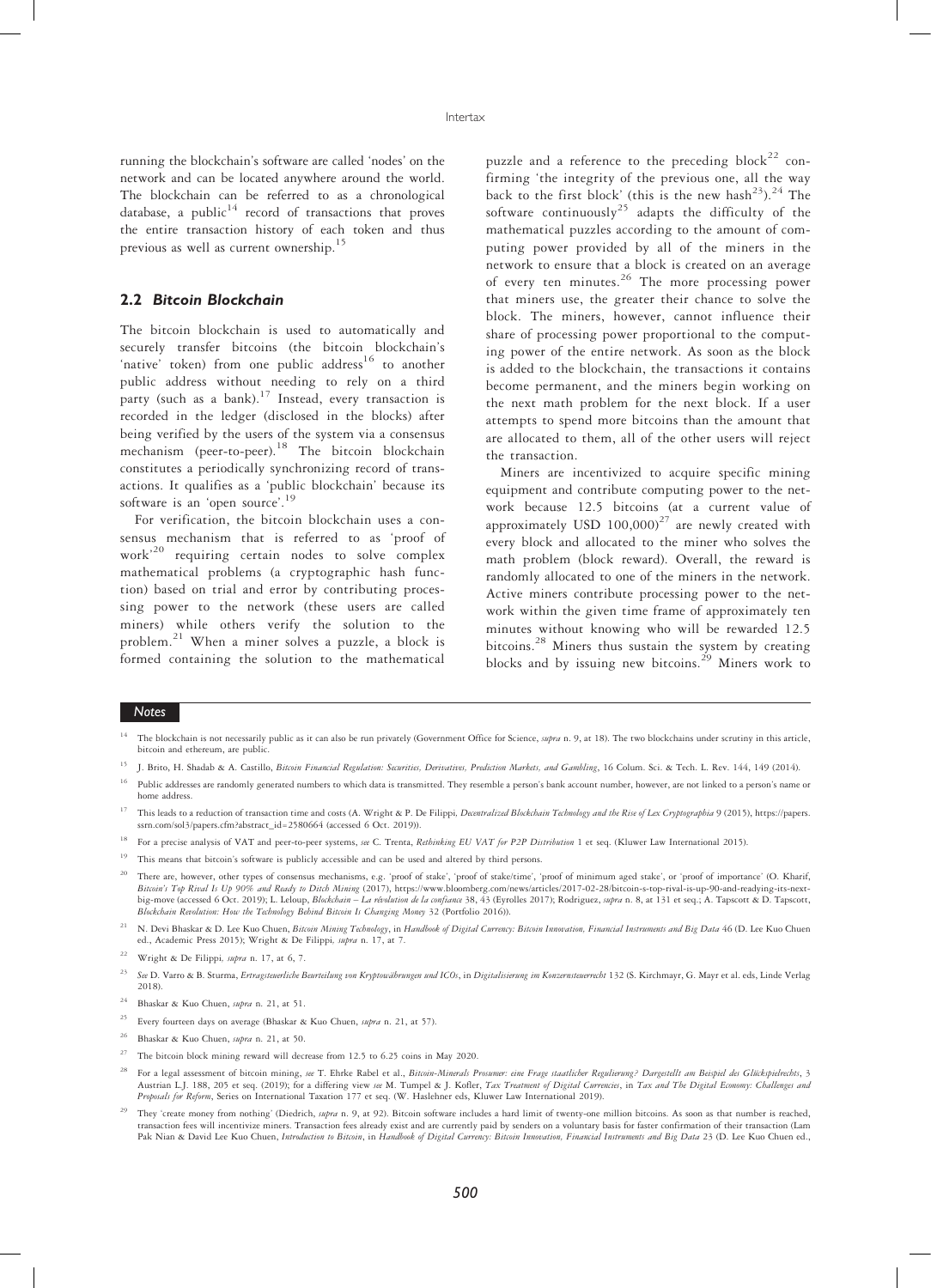create a block individually or collectively (mining pool).  $^{30}$ 

The blockchain is deemed secure because any manipulation of previous blocks requires a change in the code. A change in the code hinges on the consent of the majority of users and thus more than 50% of the network's processing power ('51% attack').<sup>31</sup> A '51% attack' is very unlikely from an economic perspective; a manipulation of the ledger would presumably result in a loss of confidence in the system and, therefore, a decrease in the value of the bitcoins, harming the attacker more than anyone else with more than 50% computing power. Indeed, it would be more lucrative to use the 51% of the network's processing power to mine bitcoins.<sup>32</sup> The system thus self-regulates to a certain degree.<sup>33</sup>

To transfer bitcoins from one public address to another, each user needs a public address and a private  $\text{key}^{34}$  to access the bitcoins that are assigned to their public address. The identities of the parties to a transaction are encrypted. The blockchain merely displays the public addresses of the parties and the number of bitcoins transferred. The public address and private key can be newly created for every transaction by using a so-called 'wallet'. 35

The bitcoin blockchain was meant to be non-hierarchical, purely peer-to-peer, and require every user to contribute to the functioning of the system in order to be entitled to take advantage of it. However, since the network experienced substantial growth and the number of transactions effectuated on the blockchain has increased considerably over the past years, this task now requires a significant amount of mining power and hardware. As a consequence, business models that

allow people – in exchange for remuneration – to take advantage of the bitcoin network without having to materially contribute to it have emerged. Ultimately, this is how exchange platforms and wallet providers formed.

# 2.3 Ethereum Blockchain

In 2015, Russian-Canadian programmer, Vitalik Buterin, founded a new blockchain project called 'ethereum'. Technically, the ethereum blockchain resembles the bitcoin blockchain. It is also a public ledger using an open source code. Blocks are created by means of proof of work<sup>36</sup> through miners, who are rewarded by – in this case – two ether (the ethereum blockchain's 'native' token).<sup>37</sup>

Unlike the bitcoin blockchain, the ethereum blockchain was created to provide an infrastructure, upon which third persons may build and run applications in an efficient, secure, and transparent way.<sup>38</sup> Henning Diedrich refers to the ethereum blockchain as a 'programming platform'. <sup>39</sup> It consists not only of its base blockchain layer but also an entire second layer of hundreds of blockchain apps, protocols, and projects.<sup>40</sup>

The ethereum blockchain features 'smart contracts'.<sup>41</sup> While cryptocurrency payments themselves are conducted through smart contracts<sup> $42$ </sup> which hence are also a part of the bitcoin blockchain, the ethereum blockchain displays a greater variation of smart contracts. Use cases include escrow services, verifiable voting systems, ridesharing, and gambling.<sup>43</sup>

#### Notes

Academic Press 2015)). During the height of the boom, transaction fees reached over USD 50 (M. Rauchs et al., 2nd Global Cryptocurrency Benchmarking Study 70 (2018), https://www.jbs.cam.ac.uk/fileadmin/user\_upload/research/centres/alternative-finance/downloads/2018-12-ccaf-2nd-global-cryptoasset-benchmarking.pdf (accessed 6 Oct. 2019)).

- <sup>30</sup> For more details, see e.g. Bhaskar & Kuo Chuen, supra n. 21, at 51.
- $31$  Leloup, *supra* n. 20, at 38, 43; Tapscott & Tapscott, *supra* n. 20, at 39 et seq.
- Bhaskar & Kuo Chuen, supra n. 21, at 63; Nakamoto, supra n. 1, at 4; D. Achenbach, I. Baumgart & J. Rill, Die Blockchain im Rampenlicht Technologie von der Stange oder besser nach Maß?, 41 Datenschutz und Datensicherheit 673, 676 (2017); P. Valente, Bitcoin and Virtual Currencies Are Real: Are Regulators Still Virtual?, 46(6/7) Intertax 541, 543 (2018). Centralized platforms can be hacked more easily, of course.
- The blockchain solves the Byzantine Generals' Problem referring to an agreement problem in which a group of generals encircling a city must agree on a common approach in attacking it while not trusting one another. In order for the individual general to be sure that the message they received was uncompromised, they need to know which piece of information the other generals got. The blockchain precisely displays this information for every user to see
- $^{34}$   $\,$  Private keys are randomly generated numbers that resemble a user's password
- <sup>35</sup> These wallets are software that stores each user's public address and private key. See s. 4, infra.
- Ethereum's version of proof of work is called 'GHOST' (Diedrich, supra n. 9, at 144). Plans have been laid out to modify ethereum's system to a less wasteful proof of stake (V. Zamfir, Introducing Casper 'the Friendly Ghost' (2015), https://blog.ethereum.org/2015/08/01/introducing-casper-friendly-ghost/ (accessed 6 Oct. 2019); see also Diedrich.<br>Supra n. 9, at 152 et seq.). At this time howev Stake Isn't Coming Soon (2018), https://www.coindesk.com/a-multi-million-dollar-bet-ethereums-proof-of-stake-isnt-coming-soon (accessed 6 Oct. 2019)).
- <sup>37</sup> BitInfoCharts, Ethereum (ETH) Statistiken und Informationen, https://bitinfocharts.com/de/ethereum/ (accessed 6 Oct. 2019).
- V. Buterin, Visions, Part 1: The Value of Blockchain Technology (2015), https://blog.ethereum.org/2015/04/13/visions-part-1-the-value-of-blockchain-technology/ (accessed 6 Oct. 2019).
- Diedrich, supra n. 9, at 74.
- Henning Diedrich refers to it as a 'bona fide platform to create automated commerce' (Diedrich, supra n. 9, at 72).
- Diedrich, supra n. 9, at 37.
- Diedrich, supra n. 9, at 115.
- Diedrich, supra n. 9, at 58 et seq.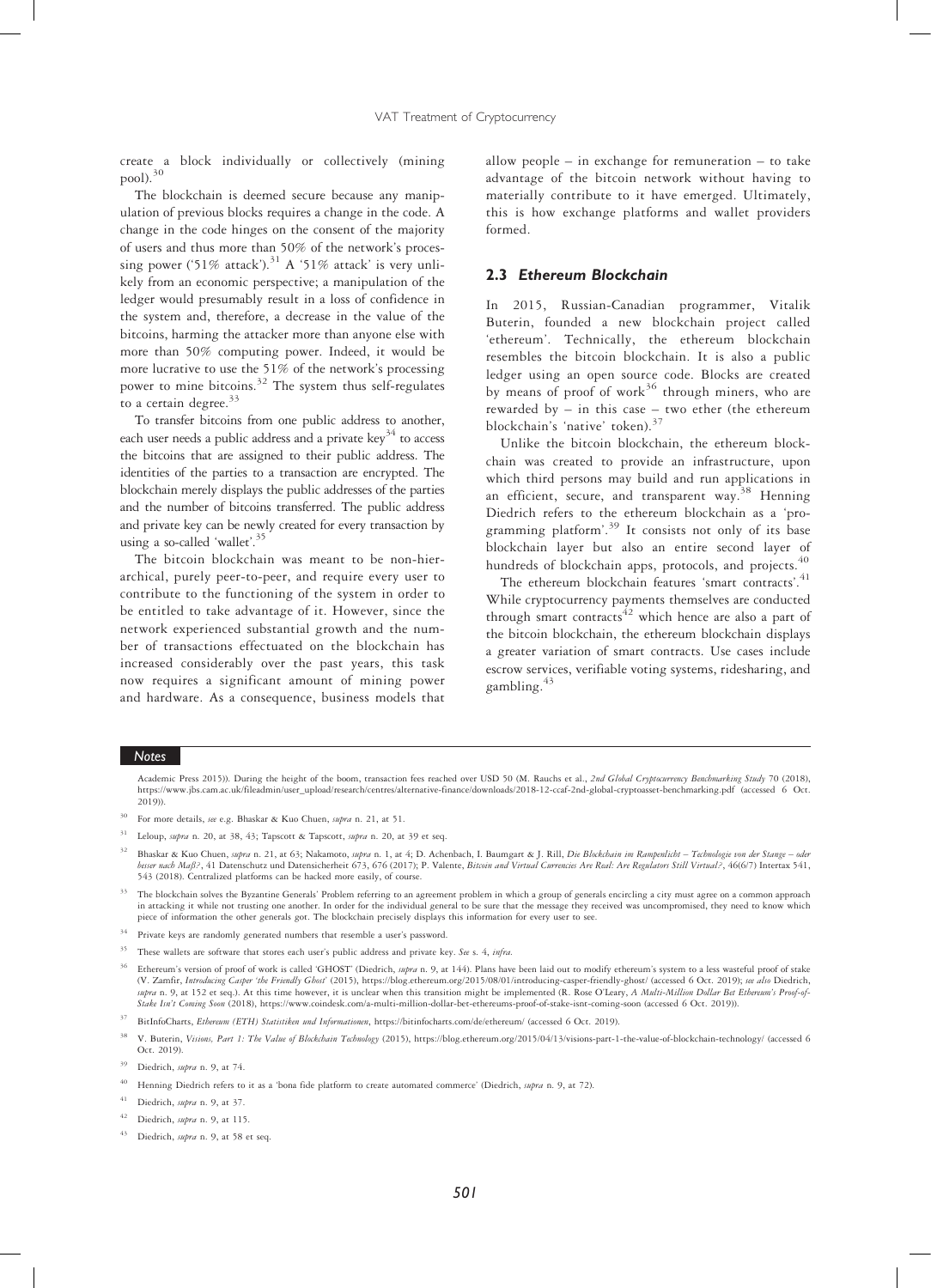A smart contract is (distributed) computer code that self-executes electronic instructions ('if – then – else'). $^{44}$ Smart contracts can thus automatically (and irrevocably) move tokens from A to B upon the fulfilment of a condition. They may be triggered by external conditions but cannot reach information outside the blockchain.<sup>45</sup> Smart contracts will typically use the blockchains' 'native' cryptocurrencies bitcoin or ether to remit a payment.<sup>46</sup>

What has been stated about the bitcoin blockchain and the requirement for its users to contribute to and maintain the blockchain is also valid for the ethereum blockchain. Exchange platforms and wallet providers thus also provide their services to users who want to use ether without the burden of contributing to the network. Moreover, one (thrilling) aspect of ethereum is that it allows anyone to create their own token on top of the ethereum blockchain and to easily raise money by means of so-called Initial Coin Offerings (ICOs) that are based on smart contracts. Especially since 2017, all types of business ideas are being roughly outlined in white papers and made accessible to the (Internet) public for effortless funding. The offerer typically asks the investor to pay ether towards the offerer's project (via a smart contract) and, in return, gives the investor an equivalent number of tokens specifically created for this project. The ether raised in this way can then be exchanged for legal tender through an exchange platform that can be used to finance the project presented in the white paper.

Since ethereum enables anyone with basic web skills to create their own token, $47$  the number of newly developed tokens has surged – particularly in 2017, during the height of the cryptocurrency boom.<sup>48</sup> In many cases, these so-called altcoins are based on the open source code of bitcoins and, therefore, may resemble bitcoins from a technological perspective. Today's various altcoins differ from one another depending on their technical design, mode of issuance and distribution, as well as intended and real-life use. Thus, not every token referred

to as 'cryptocurrency' may, in fact, resemble currency or even be used as a means of payment.<sup>49</sup>

Regardless of whether the investors acquire any rights regarding the project from the project-specific tokens transferred to them in return for their ether investment,<sup>50</sup> the newly issued tokens are usually listed on exchange platforms. Once the tokens are listed, other users can purchase them for legal tender. Many offerers have economically benefitted from this system $51$  and the exchange platforms received fees.

In reality, despite their self-organizing set-up, cryptocurrencies based on the bitcoin or the ethereum blockchains are typically exchanged through platforms that constitute a new type of intermediary. As the authors will elaborate in the following, these platforms fit easily into the well-known categories of agency.

# 3 VAT TREATMENT OF CRYPTOCURRENCY **TRADING**

# 3.1 Trade of Cryptocurrencies: Electronically Supplied Services

As outlined above, cryptocurrencies may differ from one another with regard to their technical design, mode of issuance and distribution, as well as their intended and factual use. What they have in common is their intangible nature and their dependency on the Internet.

With regard to bitcoins, the European Court of Justice (hereinafter 'CJEU') found that 'the "bitcoin" virtual currency with bidirectional flow, which will be exchanged for traditional currencies in the context of exchange transactions, cannot be characterized as "tangible property" within the meaning of Article 14 of the VAT Directive, given that […] the virtual currency has no purpose other than to be a means of payment'.<sup>52</sup> 'Consequently, the transactions [...], which consist of the exchange of different means of payment, do not fall within the concept of the "supply of goods", laid down in Article 14 of the directive'. 53 Rather, they 'constitute the supply of services for

For an overview, see Reggie O'Shields, Smart Contracts: Legal Agreements for the Blockchain, 21 N. C. Banking Inst. 177, 179, 180 (2017).

Diedrich, supra n. 9, at 170, 174.

Diedrich, supra n. 9, at 43, 166 et seq. See M. Merkx, VAT and Blockchain: Challenges and Opportunities Ahead, 28(2) EC Tax Rev. 83 et seq. (2019) for an analysis of how smart contracts could impact VAT legislation in the future.

 $47$  Diedrich, supra n. 9, at 70.

<sup>48</sup> For a list of different types of tokens, see CryptoCurrency Market Capitalizations, http://coinmarketcap.com (accessed 6 Oct. 2019). The most common are bitcoin, ether, litecoin, and bitcoin cash (Rauchs et al., supra n. 29, at 57).

L. Zechner, Kryptowährungen: Sind Wechselstuben, Handelsplätze und Walletanbieter umsatzsteuerpflichtig?, 12 taxlex 388, 392 (2017).

For an overview of the different functions of tokens issued via ICOs, see T. Ehrke-Rabel, Kryptowährungen und Umsatzsteuer, in Digitalisierung im Konzernsteuerrecht 145, 152 (S. Kirchmayr et al. eds, Linde Verlag 2018); Dietsch, supra n. 7, at 546, 547; for a legal analysis of using big data in tax enforcement see T. Ehrke-Rabel, Profiling im Steuervollzug, 2 FinanzRundschau 45 et seq. (2019).

<sup>&</sup>lt;sup>51</sup> For a humoristic and yet insightful approach, see D. Gerard, Attack of the 50 Foot Blockchain 97 et seq. (CreateSpace Independent Publishing Platform 2017), who terms ICOs as 'magic beans and bubble machines

<sup>52</sup> CJEU 22 Oct. 2015, Hedqvist, Case C-264/14, EU:C:2015:718, para. 24.

<sup>53</sup> Hedqvist, (C-264/14), supra n. 52, para. 26.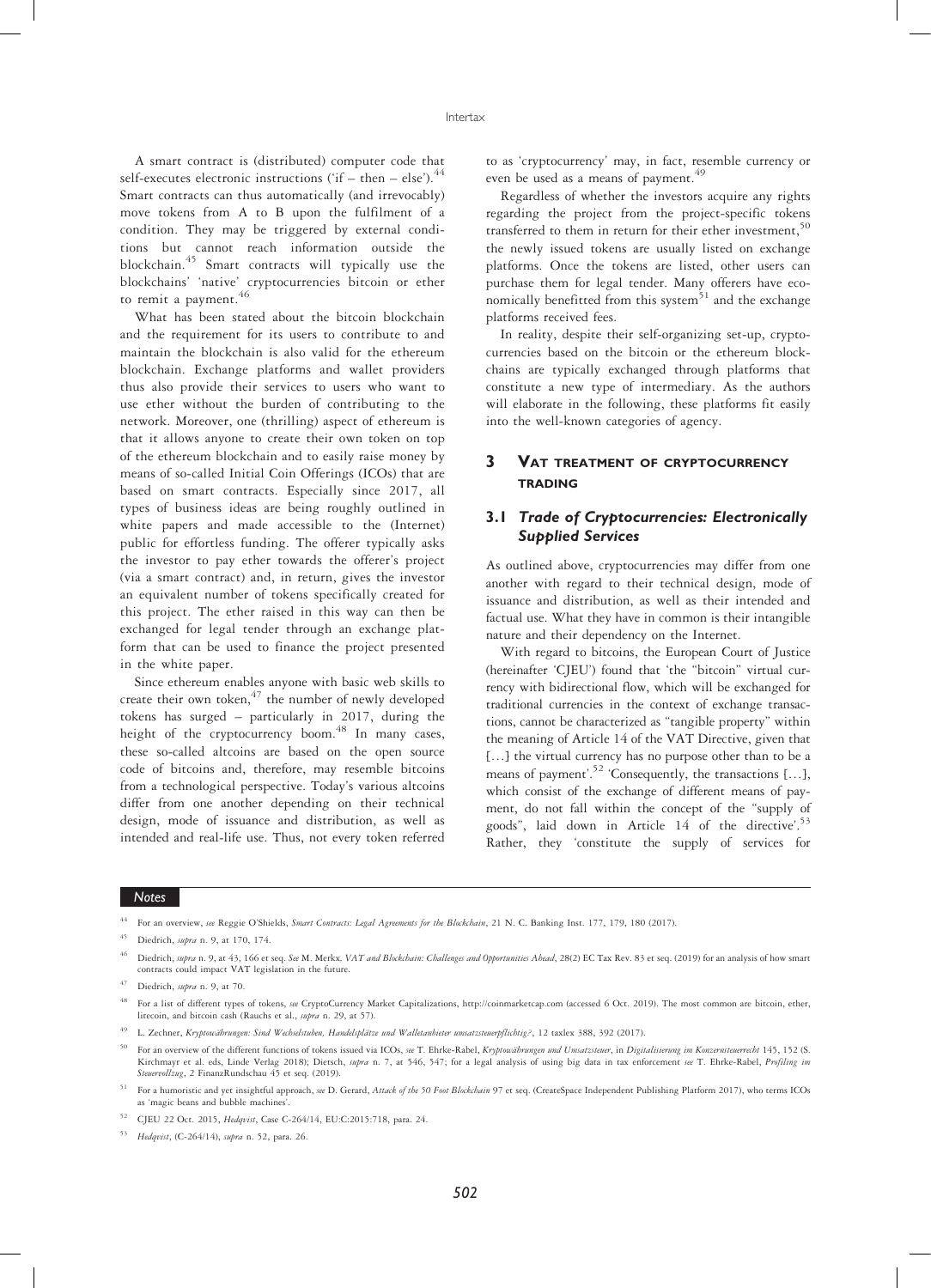consideration that has a direct link with the service provided, that is to say, within the meaning of Article 2(1)(c) of the VAT Directive'. 54

Considering that all cryptocurrencies are issued and distributed over the Internet, it follows from the decision of the CJEU that tokens (cryptocurrencies) do not constitute goods within the meaning of Article 14 of the VAT Directive.<sup>55</sup> Rather, their exchange is to be classified as an electronically supplied service according to Article 58(1)(c) of the VAT Directive and Article 7(1) of the Council Implementing Regulation.56 These include services 'which are delivered over the Internet or an electronic network and, the nature of which renders their supply essentially automated and involving minimal human intervention, and impossible to ensure in the absence of information technology'.

In general, the concept of an 'electronically supplied service' deviates from the common understanding that legislation must be construed in a way that its application does not depend on the form or technical implementation of a transaction but on the substance of the facts of the case (technology neutrality of law).<sup>57</sup> Article 58 of the VAT Directive and Article 7 of the Council Implementing Regulation indiscriminately combine all 'electronically supplied services' based on their form without considering their substance.<sup>58</sup> As a result, the rule on electronically supplied services is given priority over other place of supply rules. This can be justified by the need for clear and uniform rules regarding services supplied online as well as legal certainty and simplification of enforcement.<sup>59</sup> In the authors' opinion, however, this approach does not always ensure simplification of enforcement and, in some cases, there is no ambiguity.<sup>60</sup> Especially when the place of supply rules for services in the B2C-sector already deviate from the general rule, it becomes evident that the concept of the 'electronically supplied service' may be misguided (e.g. services related to immovable property [Article 47 of the VAT Directive and Articles 13b, 31a and 31b of the Council Implementing Regulation]).

It follows that the same rules apply to all types of cryptocurrencies concerning the nature of their supply provided by a cryptocurrency exchange platform and the

respective place of supply. With regard to tax exemptions, however, the evaluation is more nuanced.

Thus far, in its Hedqvist-decision, the CJEU has only decided on the VAT treatment of proprietary trading of bitcoins and no other cryptocurrency. Based on its decision at the time, it seems that trading bitcoins constitutes an exempt service – a conclusion that the authors will challenge hereinafter. Furthermore, it is uncertain whether the Hedqvist-decision can and should be transposed to trading cryptocurrencies other than bitcoin.

Before considering the application of a VAT exemption, it is necessary to elaborate on the actors involved in the trade. As outlined above, most of the exchanges of cryptocurrencies into legal tender or into other cryptocurrencies and vice versa are conducted by platforms or marketplaces on the Internet. Although the underlying distributed ledger technology theoretically allows for trading without an intermediary, empirical evidence shows that platforms are largely involved. $61$ 

# 3.2 Independent Traders and Traders as Agents

# 3.2.1 Platforms as Taxable Persons

Exchange platforms facilitate the exchange of cryptocurrencies into legal tender or the exchange of legal tender into cryptocurrencies.

Under the assumption that the platform receives some consideration for its activity, it provides a service that, depending on its involvement in the exchange transaction between the ultimate seller and the ultimate buyer of the cryptocurrency, is to be considered either proprietary trading or an 'intermediation' service. Since the authors assume that the exchange is performed for consideration, there is no doubt that the platforms are performing economic activities within the meaning of Article 9 of the European Council Directive 2006/112/EC on the Common System of VAT.<sup>62</sup> Moreover, both types of trading via platforms constitute supplies of services and not of goods. These services are supplied automatically over the Internet. Differences

#### Notes

<sup>56</sup> T. Ehrke-Rabel, Aspekte grenzüberschreitenden digitalen Wirtschaftens in der Umsatzsteuer, in Digitalisierung im Steuerrecht 379, 380 (J. Hey ed., DStJG [42], 2019).

See the CJEU's argument in CJEU 7 Mar. 2017, RPO, Case C-390/15, EU:C:2017:174, paras 57-59.

<sup>54</sup> Hedqvist, (C-264/14), supra n. 52, para. 30.

See J. Kollmann, Taxable Supplies and Their Consideration in European VAT, IBFD Doctoral Series 46, at 145 et seq. (IBFD, 2018).

For insights on technology neutrality of VAT law, see Ehrke-Rabel, supra n. 56, at 371 et seq and L. Zechner, Internetplattformen und umsatzsteuerrechtliche Leistungszurechnung am Beispiel Airbnb, forthcoming.

See, for instance, the discussion on reduced VAT rates and e-books (e.g.: F. Cannas, Reduced Rates and the Digital Economy: The Treatment of (E-)Books Highlights Some Possible Inconsistencies of the EU VAT System, 26(2) EC Tax Rev. 96 et seq. (2017); S. Siller et al., EuGH-Rechtsprechungsübersicht: Neues zur Umsatzsteuer, 7 Ecolex 706 et seq. (2017)). See also P. Rendahl, Imposing EU VAT on Unlawful Digital Supplies?, 20(4) EC Tax Rev. 192, 201 (2011).

See Ehrke-Rabel, supra n. 56, at 374; Zechner, supra n. 57.

In 2019, the number of user accounts with exchange platforms and wallet providers exceeded 139 million (Rauchs et al., supra n. 29, at 10).

<sup>62</sup> Council Directive 2006/112/EC of 28 Nov. 2006 on the common system of value added tax, OJ L347/1 (11 Dec. 2006), 1 (hereinafter 'VAT Directive').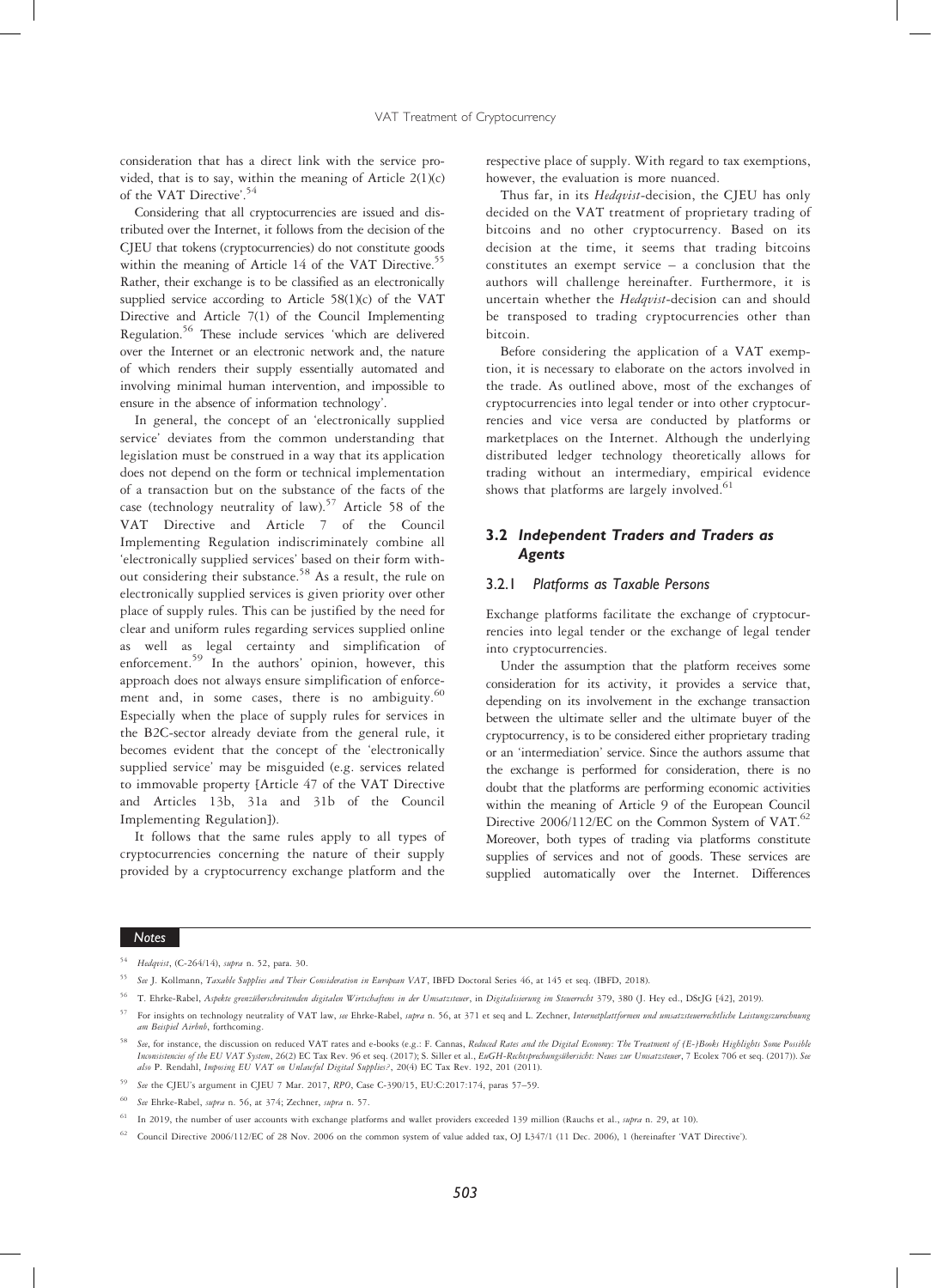between proprietary trading and 'marketplace' intermediation lie in the basis for taxation (the consideration), the number of business operators involved, and the tax exemption. As for the application of tax exemptions, due regard must be given to the nature of the specific cryptocurrency at stake. As pointed out above, cryptocurrencies may differ from one another with regard to their technical design, their type of issuance and distribution, as well as the intended and factual purpose. These factors can be relevant for the application of a tax exemption. Given the general technological neutrality of VAT legislation, the way in which cryptocurrencies are being generated seems less decisive for their legal assessment. However, this does not mean that the way that a type of cryptocurrency is being generated does not have any impact on its legal assessment. As a consequence, each token's legal nature must be assessed based on the way it is being generated, intended to be used and, in fact, is actually being used.<sup>63</sup> The mere fact that a type of token is being traded online with an exchange rate is not of significant relevance for its legal classification.<sup>6</sup>

#### 3.2.2 Independent Traders: Proprietary Traders

Online exchange platforms provide services to purchase and sell cryptocurrencies for legal tender in a bidirectional flow. Some of them buy and resell the tokens themselves. In that case, the exchange platform engages in 'proprietary trading', as the authors refer to it.

#### 3.2.3 Marketplaces: Agents

# 3.2.3.1 Disclosed and Undisclosed Agents

Other exchange platforms simply offer an online infrastructure (website, app, etc.) to match buyers and sellers of cryptocurrencies instead of becoming the owners of the tokens themselves.65 The authors define such online exchange platforms as 'marketplaces'. The service provided by such businesses is the matching of users in order to enable an exchange of tokens for legal tender directly between them. When a taxable person creates a legal relationship between a provider and a recipient of a service, pursuant to which there is reciprocal performance, he qualifies as an intermediary. Consequently, such marketplaces function as intermediaries between buyers and

sellers of tokens.<sup>66</sup> For instance, the marketplace receives cryptocurrency (transferred to its wallet) from the seller and legal tender (transferred to its bank account) from the buyer and reciprocally forwards the respective amounts to both parties (after deducting its commission).<sup>67</sup>

From a VAT perspective, such marketplaces act as agents. Cases of agency regularly involve at least three parties: In the first case, a person (principal) wants to sell a specific good or provide a distinctive service by mandating another (independent) person (agent) to fulfil this task on behalf of the seller either in his own name or in the name of the seller. The third person is the buyer who concludes the transaction either with the agent or directly with the seller. In the other case, a person (principal) wants to purchase a specific good or service by mandating another (independent) person (agent) to fulfil this task on behalf of the buyer either in his own name or in the buyer's name. If the agent is remunerated for this service, there are two transactions to be taken into consideration for VAT purposes: the transaction between the principal and the agent, on the one hand, and the transaction between either the agent and the buyer or the buyer and the principal, on the other hand.

As a consequence, two types of agency can be distinguished. The first is an agency in which the agent does not participate in the supply of the underlying service by acting on behalf and in the name of the principal (Article 46 of the VAT Directive, '(disclosed) agent'). The second is an agency in which the agent takes part in the supply of the underlying service by acting on behalf of the principal but in his own name (Article 28 of the VAT Directive, 'undisclosed agent').

# 3.2.3.2 Undisclosed Agents

Article 28 of the VAT Directive provides that, when a taxable person takes part in a supply of services while acting in his own name but on behalf of another person, he is deemed to have received and supplied those services himself. The CJEU puts it as follows:

Under that fiction, the operator, who takes part in the supply of services and who constitutes the commission agent, is considered to have, firstly, received the services in question from the operator on behalf of whom it acts, who constitutes the principal, before providing, secondly, those services to the client himself.<sup>6</sup>

<sup>63</sup> Ehrke-Rabel, Kryptowährungen und Umsatzsteuer, in Digitalisierung im Konzernsteuerrecht, supra n. 50, at 145, 152; Dietsch, supra n. 7, at 546, 547.

Zechner, supra n. 49, at 390.

Such as Kraken, LocalBitcoin or Bitcoin.de.

European Central Bank, Virtual Currency Schemes - A Further Analysis 14 (2015), https://www.ecb.europa.eu/pub/pdf/other/virtualcurrencyschemesen.pdf (accessed 6 Oct. 2019).

The marketplace (such as LocalBitcoin or Bitcoin.de) acts as an escrow agent. Technically, an escrow function may be implemented by a multi-signature feature (as it is the case with Bitstamp) (Hileman & Rauchs, supra n. 3, at 59).

<sup>68</sup> CJEU 14 July 2011, Henfling and Others, Case C-464/10, EU:C:2011:489, para. 35; CJEU 4 May 2017, European Commission v. Grand Duchy of Luxembourg, Case C-274/15, EU:C:2017:333, para. 86.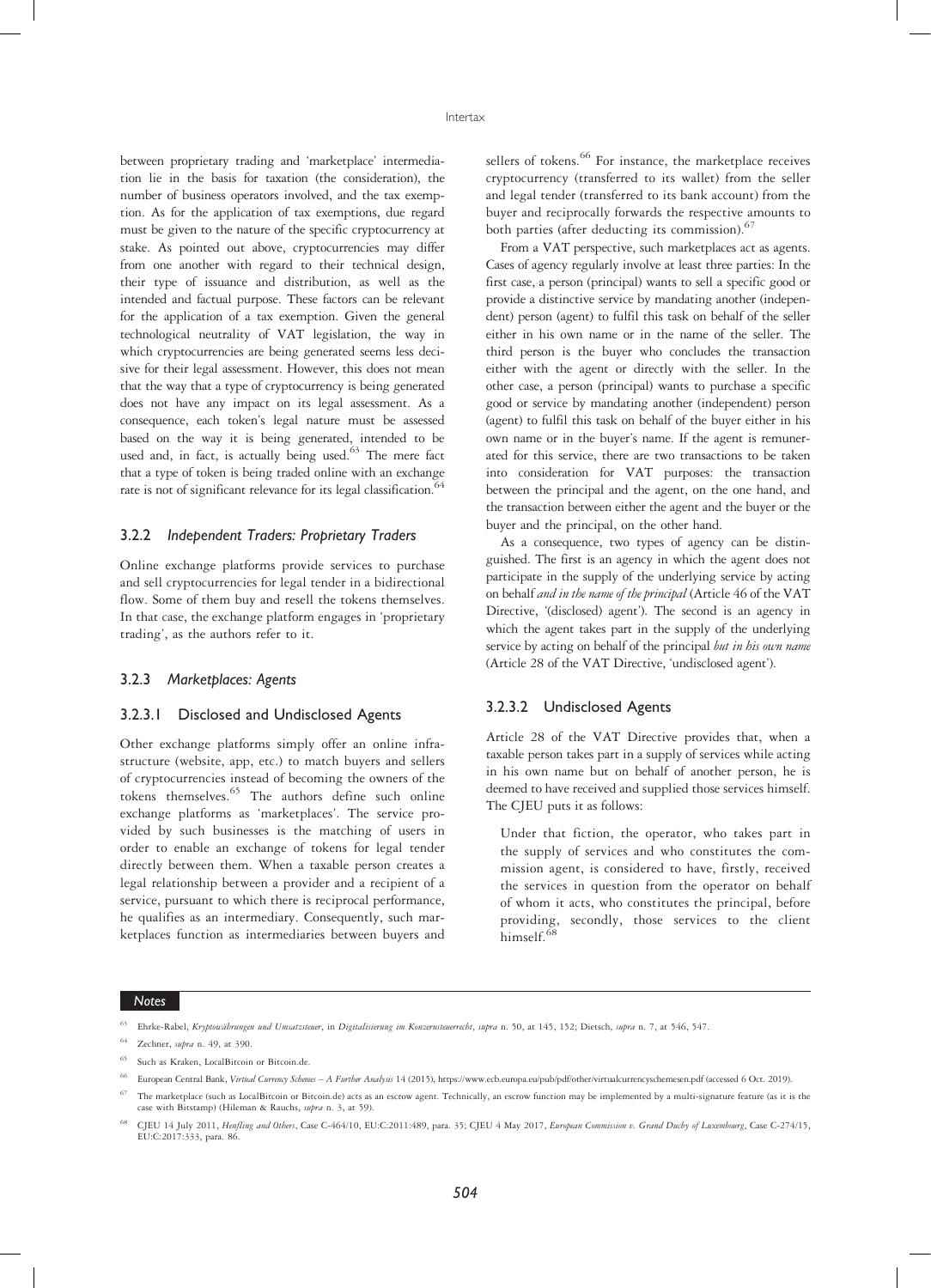According to the CJEU, involvement in the supply of services in his own name means that a legal relationship is not created directly between the buyer and the undertaking on behalf of which the operator involved acts. Instead, a relationship is formed between that operator and the buyer, on the one hand, and between that operator and that undertaking, on the other.<sup>69</sup> Consequently, in addition to the presumption in Article 9a(1) of the Council Implementing Regulation,70 a marketplace could be acting in its own name but on behalf of its users if its users were to 'effect an exchange without knowing who their counterparty was' because, in that case, the marketplace 'takes responsibility for the coordination'. <sup>71</sup> This will often be the case when tokens are supplied via a 'crypto ATM'.<sup>72</sup>

# 3.2.3.3 Disclosed Agents

A marketplace is acting on behalf and in the name of another person if it is merely putting two of its users in contact with one another for the purpose of facilitating their contractual agreement on the exchange of cryptocurrencies for legal tender and vice versa.<sup>73</sup> In this case, it is acting as a mere agent and does not take part in the transaction between the seller and the buyer of the cryptocurrency. Whether or not a person is acting in his own name depends on the particular facts of the case.

A disclosed agent may intermediate between two nontaxable persons.

# 3.2.3.4 Legal Presumption: Undisclosed Agents

Since, in practice, it is not easy to correctly assess whether an agent is acting in an 'undisclosed' way, Article 9a(1) of the Council Implementing Regulation establishes a legal presumption of undisclosed agency. Accordingly, a taxable person taking part in an electronically supplied service, which is 'supplied through a telecommunications network, an interface or a portal such as a marketplace for application', 'shall be presumed to be acting in his own name but on behalf of the provider of those services unless

that provider is explicitly indicated as the supplier by that taxable person and that is reflected in the contractual arrangements between the parties'.

In order to regard the provider of electronically supplied services as being 'explicitly indicated as the supplier' of those services, the following conditions specified in Article 9a (1) of the Council Implementing Regulation must be satisfied: The invoice issued or made available by each taxable person taking part in the supply of the electronically supplied services must identify the services and the supplier thereof, and the invoice or receipt that is issued or made available to the customer must identify the electronically supplied services and the supplier thereof.<sup>75</sup> However, a taxable person who authorizes the charge of a supply of electronically supplied services to the customer or the delivery of the services or establishes the general terms and conditions of the supply is not permitted to explicitly indicate another person as the supplier of those services.<sup>76</sup> Considering that most marketplaces perform exactly those types of activity, most of them will be presumed to be acting in their own name but on behalf of their users.

# 3.3 Type of Service

#### 3.3.1 Proprietary Traders and Undisclosed Agents

When the platform is to be considered a proprietary trader or an undisclosed agent, the exchange of cryptocurrencies for legal tender with bidirectional flow is the underlying transaction, and the service provided by the platform is an 'electronically supplied service' according to Article 58(1)(c) of the VAT Directive and Article 7 (1) of the Council Implementing Regulation.<sup>77</sup>

#### 3.3.2 Disclosed Agents

When the platform acts as a disclosed agent, it does not take part in the underlying transaction that is concluded between the seller and the buyer. In this case, the platform only receives a fee for its intermediation service and

# Notes

<sup>74</sup> CJEU 27 May 2004, Lipjes, Case C-68/03, EU:C:2004:325, para. 12.

Henfling and Others (C-464/10), para. 33.

<sup>70</sup> Council Implementing Regulation (EU) No 282/2011 of 15 Mar. 2011 Laying down Implementing Measures for Directive 2006/112/EC on the Common System of Value Added Tax (recast), OJ L 77/1 (23 Mar. 2011) (hereinafter 'Council Implementing Regulation').

<sup>&</sup>lt;sup>71</sup> Opinion Advocate General Trstenjak (2 Apr. 2009), RCI Europe, Case C-37/08, EU:C:2009:226, para. 102.

For example, LocalBitcoin used to sell bitcoin ATMs that were linked to the LocalBitcoin website (LocalBitcoin, supra n. 3). See S. Pfeiffer, Zur umsatzsteuerrechtlichen Behandlung von Bitcoin, 12 ÖStZ 434, 435 (2014).

<sup>73</sup> RCI Europe (Opinion Trstenjak in C-37/08), supra n. 71, para. 102.

See European Commission, Explanatory Notes on the EU VAT Changes to the Place of Supply of Telecommunications, Broadcasting and Electronic Services that Enter into Force in 2015, 32 et seq. (3 Apr. 2014).

<sup>&</sup>lt;sup>76</sup> The European Commission lists indicators suggesting that a taxable person takes part in the supply here: European Commission, supra. n. 75, at 28 and 34 et seq.

<sup>77</sup> See s. 3.1, infra.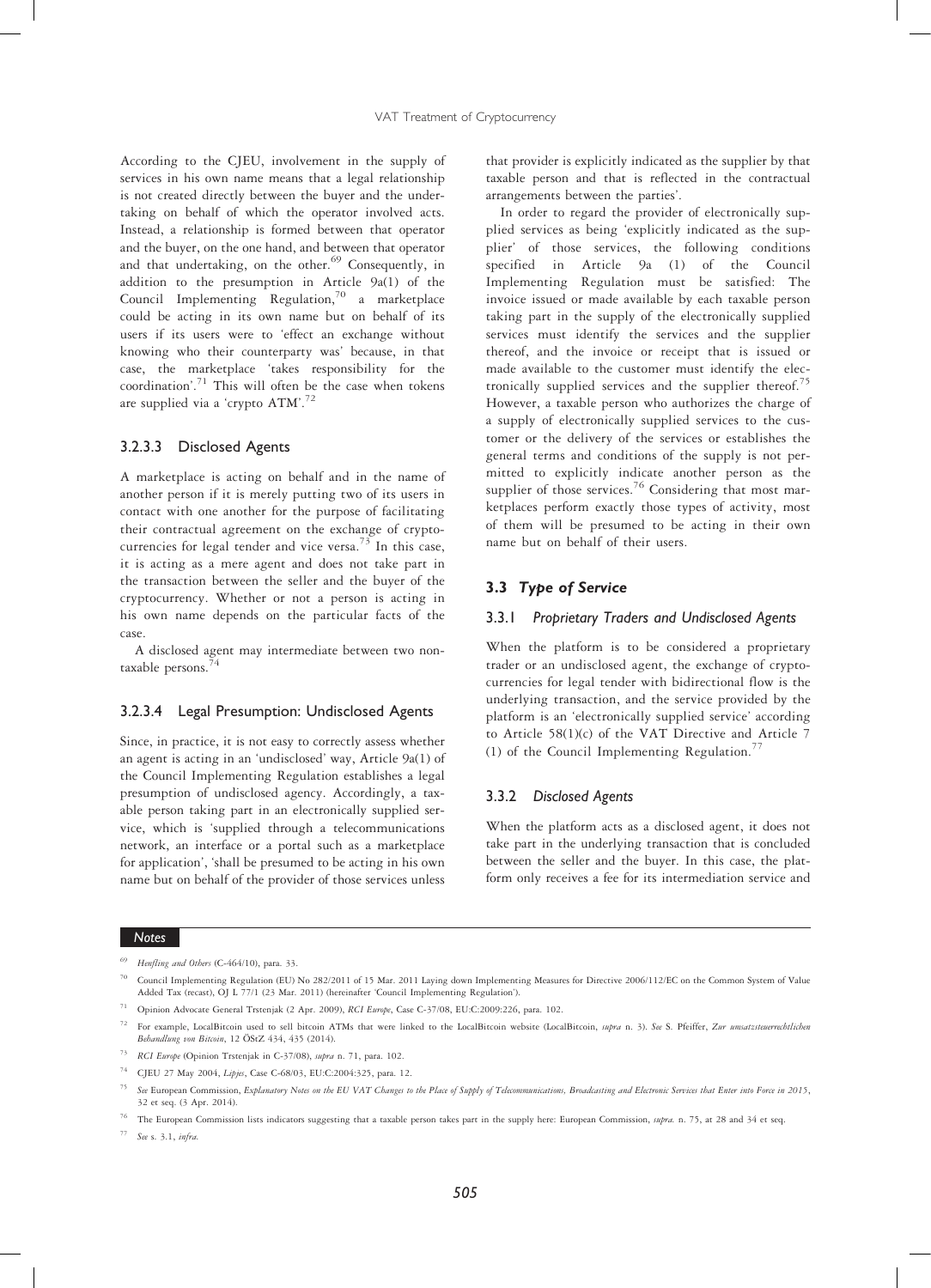is not deemed to have carried out the underlying transaction itself.

It appears that the sale and purchase of cryptocurrencies via exchange platforms is fully automated and does not require any human intervention on the part of the platform. When marketplaces enable users to 'put goods or services up for sale' on their site 'on which potential buyers make their bids by an automated procedure and on which the parties are notified of a sale by electronic mail automatically generated from a computer', they electronically supply services subject to Article 58 of the VAT Directive (Article 7(2)(d) of the Council Implementing Regulation). 'Bids' pursuant to Article 7(2)(d) of the Council Implementing Regulation must not only be understood within the context of an auction but may, in the authors' view, also cover the acceptance of a purchase offer. It seems that the European legislator is alluding to businesses such as eBay auctioning off its user's goods. Nonetheless, the authors contend that Article 7(2)(d) of the Council Implementing Regulation indicates that the European legislator wanted to ensure that online marketplaces that put buyers and sellers in contact with each other without strongly influencing their terms of contract are treated as providing electronically supplied services, irrespective of whether the goods or services are auctioned off or sold for fixed prices. Consequently, also the service provided by the platform acting as a disclosed agent falls within the scope of Article 7 of the Implementing Regulation and thus Article 58(1) of the VAT Directive.

# 3.4 Place of Supply

# 3.4.1 Proprietary Traders and Undisclosed Agents

Since taxable persons acting in their own name but on behalf of another person are treated as if they had received and provided the services themselves (Article 28 of the VAT Directive), the place of supply of their services is determined according to the same rules as the place of the underlying supply. As a consequence, the place of supply of the services provided by an undisclosed agent will often be the same location as the place of supply of the services provided by a proprietary trader.

Constituting an electronically supplied service pursuant to Article 7(1) of the Council Implementing Regulation and Article 58(1)(c) of the VAT Directive (just as above), the exchange of tokens for legal tender (B2C) occurs where the recipient is established, has his permanent address, or usually resides. When such services are supplied to a

taxable person, the general rule pursuant to Article 44 of the VAT Directive applies: the place of supply is the place where that person has established his business or has a fixed establishment for which the service is supplied or, in the absence of such a place, the location where that person has his permanent address or usually resides.

It should be noted that pursuant to Article 18(2) of the Council Implementing Regulation, suppliers of electronically supplied services may regard customers established within the European Union (EU) as non-taxable persons as long as they have not communicated their individual VAT identification number. This applies irrespective of information to the contrary.

When electronically supplied services are supplied to a non-taxable person, it is presumed that the customer is established, has his permanent address, or usually resides 'at the place identified as such by the supplier on the basis of two items of non-contradictory evidence'. <sup>78</sup> Evidence within the meaning of that provision are, e.g. the billing address of the customer, the Internet Protocol (IP) address of the device used by the customer or any method of geolocation; bank details such as the location of the bank account used for payment or the billing address of the customer held by that bank; or the Mobile Country Code (MCC) of the International Mobile Subscriber Identity (IMSI) stored on the Subscriber Identity Module (SIM) card used by the customer.<sup>79</sup> Where the total value of electronically supplied services does not exceed EUR 10,000 annually, the place of supply may be identified on the basis of one item of evidence.<sup>80</sup>

Pursuant to Article 24a(1) of the Council Implementing Regulation, it is presumed that the customer is established, has his permanent address or usually resides at the place where the physical presence of the recipient of the service is needed for the service to be provided to them by that supplier, and that the service is effectively used and enjoyed there. Certainly, in order to exchange cryptocurrencies via an ATM, the physical presence of the customer is required. Thus, where the services are supplied via a crypto ATM, the place of supply is the place where the ATM is physically located. This presumption applies when the recipients of the service are nontaxable persons or taxable persons.<sup>81</sup>

#### 3.4.2 Disclosed Agents

The service provided by a disclosed agent falls within the scope of Article 58 of the VAT Directive. Therefore, the special rule for disclosed agents according to which (mere)

Article 24b(1)(d) of the Council Implementing Regulation.

Article 24f(a-d) of the Council Implementing Regulation.

Article 24b(2) of the Council Implementing Regulation.

<sup>81</sup> See S. Pfeiffer, Änderungen der Leistungsortregelungen und Einführung des EU-Umsatzsteuer-One-Stop-Shops – Rechtslage ab 1. 1. 2015, 15–16 ÖStZ 388, 389 (2014).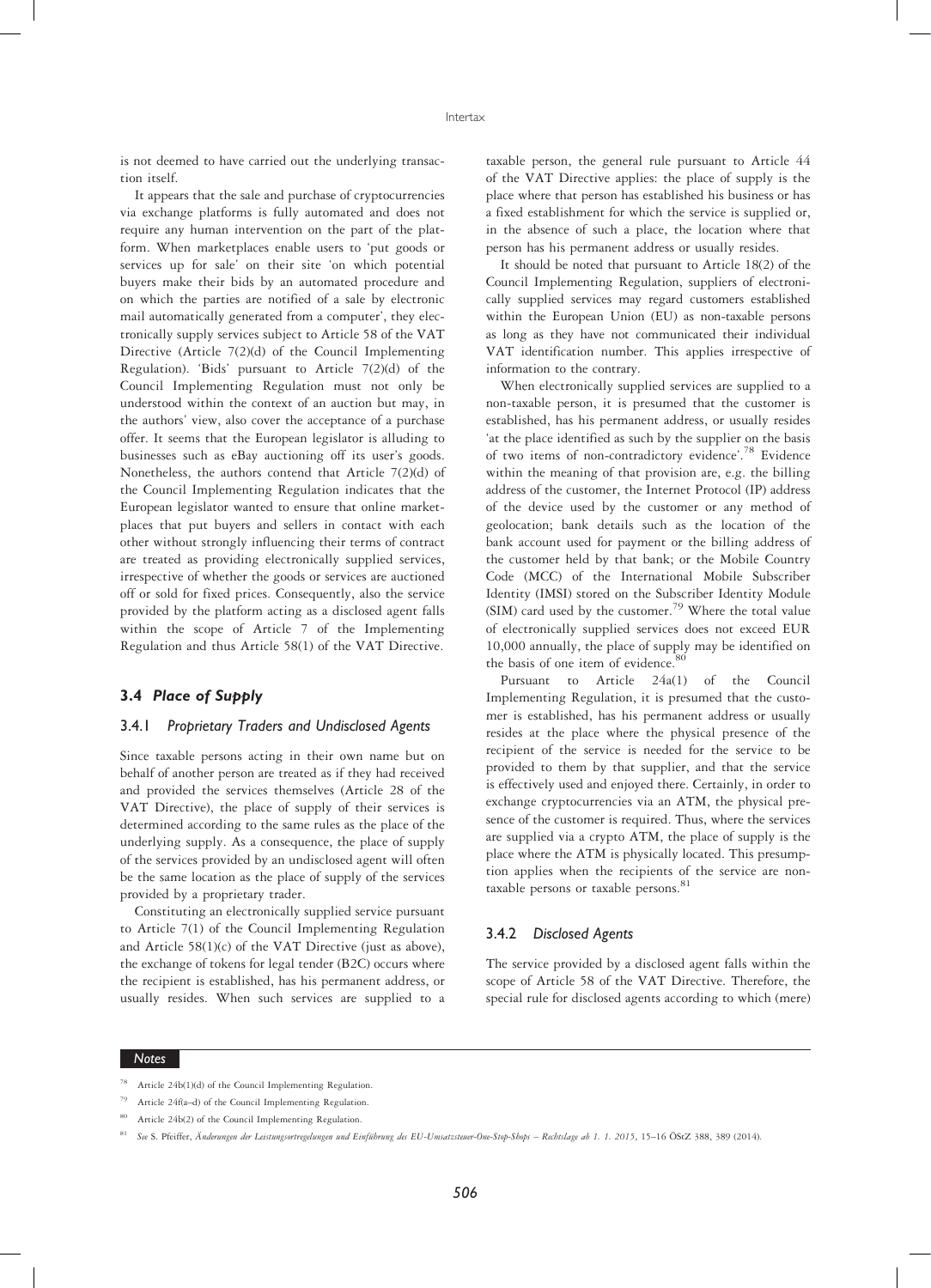intermediation services to non-taxable persons are performed at the place where the underlying transaction is supplied (Article 46 of the VAT Directive) is disregarded.

Since the proprietary exchange of cryptocurrencies constitutes an electronically supplied service, the service underlying the intermediation service is performed where the buyer is established. Thus, for the intermediation service, it is of no concern whether the service falls under Article 58(1) or Article 46 of the VAT Directive. In both cases, the service is supplied where the contractual partner of the exchange platform is established. Moreover, when the service is supplied to a taxable person, the place of supply is where that person is established pursuant to Article 44 of the VAT Directive in both cases.

When the intermediation occurs through an ATM, the supply of tokens is taxable at the place where the ATM is located $82$  – irrespective of the recipient's status as a taxable or a non-taxable person. $83$  The same is valid for the supply by the intermediary.

# 3.5 Tax Exemption

# 3.5.1 Preliminary Remarks

As outlined above, the exchange of tokens is to be classified as an electronically supplied service.<sup>84</sup> It follows that the same rules apply to all types of cryptocurrencies concerning the nature of their supply provided by a cryptocurrency exchange platform and the respective place of supply. With regard to tax exemptions, however, the evaluation is more nuanced.

# 3.5.2 Exchange of Cryptocurrencies for Legal Tender

#### 3.5.2.1 The CJEU in C-264/14 Hedqvist

In *Hedqvist*, the CJEU had to determine whether proprietary trading (bitcoins for legal tender) was exempt from VAT under Article 135(1) of the VAT Directive. Article 135(1)(e) of the VAT Directive exempts 'transactions, including negotiation, concerning currency, bank notes and coins used as legal tender, with the exception of collectors' items, that is to say, gold, silver or other metal coins or bank notes which are not normally used as legal tender or coins of numismatic interest' from VAT. The conclusions reached by the CJEU in Hedqvist with regard to the application of Article 135(1)(e) of the VAT Directive were as follows:

- (1) It is established case law that the terms used to specify VAT exemptions that are established in Article 135(1) of the VAT Directive are to be interpreted strictly 'since they constitute exceptions to the general principle that VAT is to be levied on all services supplied for consideration by a taxable person'. <sup>85</sup> 'Nevertheless, the interpretation of those terms must be consistent with the objectives pursued by the exemptions and comply with the requirements of the principle of fiscal neutrality inherent in the common system of VAT'. The requirement of strict interpretation thus does not mean that those terms 'must be construed in such a way as to deprive the exemptions of their effect'.<sup>86</sup> According to the CJEU, financial transactions exempt from VAT 'do not necessarily have to be carried out by banks or financial institutions'. 87
- (2) 'Where there are linguistic differences [in the various language versions of Article 135(1)(e) of the VAT Directive], the scope of the expression in question cannot be determined on the basis of an interpretation which is exclusively textual. That expression must therefore be interpreted in the light of the context in which it is used and of the aims and scheme of the VAT Directive.<sup>88</sup> The CJEU reiterated that 'the exemptions laid down by Article 135(1)(e) of the VAT Directive are intended to alleviate the difficulties connected with determining the taxable amount and the amount of VAT deductible which arise in the context of the taxation of financial transactions'.<sup>89</sup> 'Transactions involving […] currencies other than those that are legal tender in one or more countries, in so far as those currencies have been accepted by the parties to a transaction as an alternative to legal tender and have no purpose

Article 24a(1) of the Council Implementing Regulation

European Commission, supra. n. 75, at 55.

<sup>84</sup> See s. 3.1, infra.

<sup>85</sup> Hedqvist, (C-264/14), supra n. 52, para. 34 referring to judgments CJEU 21 June 2007, Ludwig, Case C-453/05, EU:C:2007:369, para. 21; CJEU 5 July 2012, DTZ Zadelhoff, Case C-259/11, EU:C:2012:423, para. 20.

Hedqvist, (C-264/14), supra n. 52, para. 35 referring to judgments CJEU 19 Nov. 2009, Don Bosco Onroerend Goed, Case C-461/08, EU:C:2009:722, para. 25; DTZ Zadelhoff (C-259/11), supra n. 84, para. 21; and CJEU 12 July 2012, J.J. Komen en Zonen Beheer Heerhugowaard, Case C-326/11, EU:C:2012:461, para. 20.

<sup>&</sup>lt;sup>87</sup> Hedqvist, (C-264/14), supra n. 52, para. 37 referring to judgments CJEU 19 Apr. 2007, Velvet & Steel Immobilien, C-455/05, EU:C:2007:232, paras 21 and 22 and the case-law cited, and CJEU 12 June 2014, *Granton Adverti* 

Hedqvist, (C-264/14), supra n. 52, para. 47 referring to judgments Velvet & Steel Immobilien, (C-455/05), supra n. 86, para. 20 and the case-law cited and CJEU 26 Sept. 2013 Commission v. Spain, Case C-189/11, EU:C:2013:587, para. 56.

<sup>89</sup> Hedqvist, (C-264/14), supra n. 52, paras 36 ff., 48.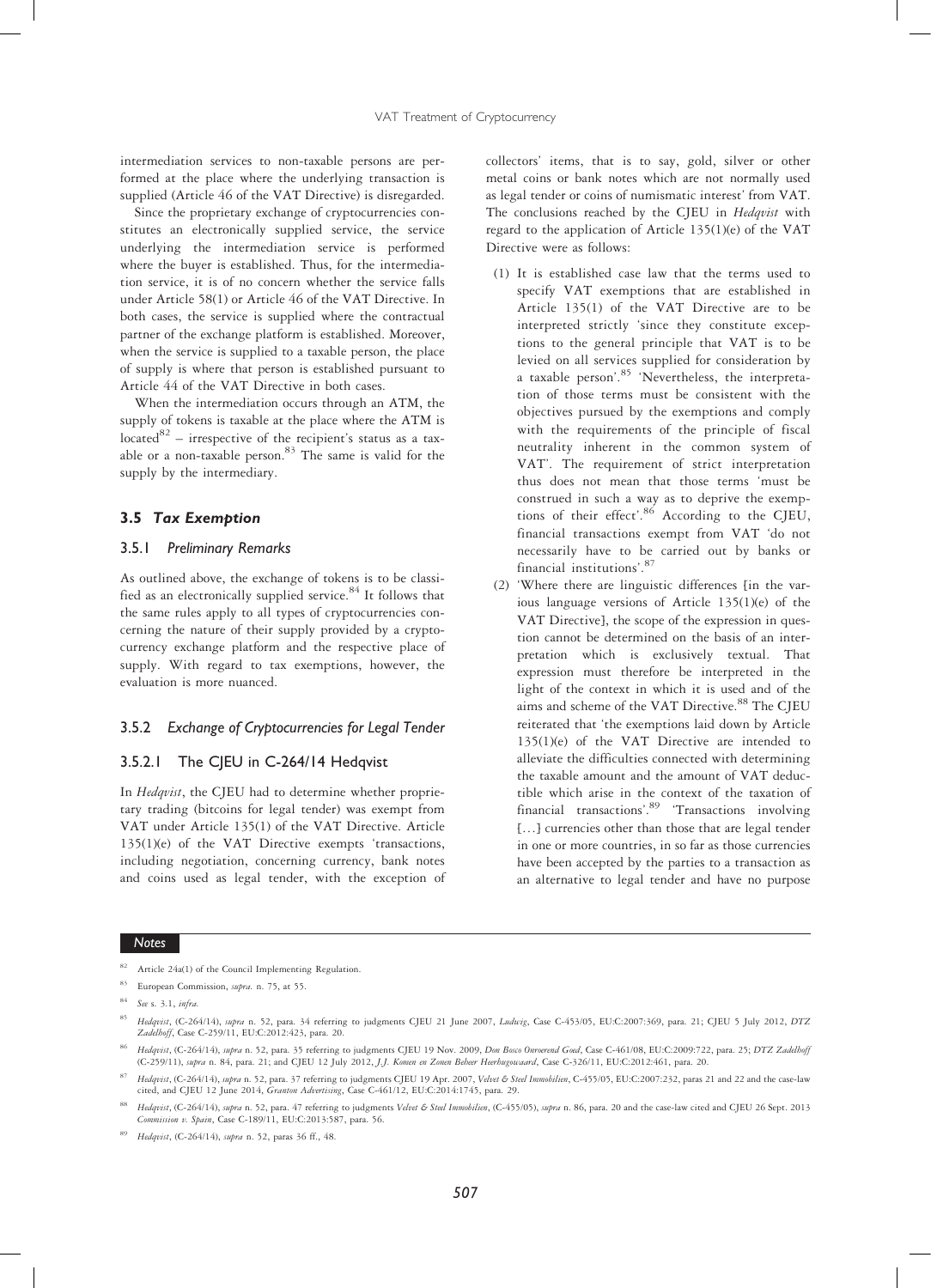other than to be a means of payment, are financial transactions'. <sup>90</sup> 'The difficulties connected with determining the taxable amount and the amount of VAT deductible may be the same, whether it is a case of the exchange of traditional currencies, normally entirely exempt under Article 135(1)(e) of the VAT Directive, or the exchange of such currencies for virtual currencies with bi-directional flow.<sup>91</sup> 'It therefore follows from the context and the aims of Article 135(1)(e) that to interpret that provision as including only transactions involving traditional currencies would deprive it of part of its effect'.<sup>92</sup> The CJEU, therefore, held that Article 135(1)(e) of the VAT Directive also covers transactions with bitcoin.

# 3.5.2.2 Conclusions from Hedqvist

#### Bitcoin: Proprietary Traders

It follows from the judgment Hedqvist that the services supplied by proprietary trading businesses are exempt from VAT under Article 135(1)(e) of the VAT Directive provided that:

- (1) the services supplied involve the exchange of bitcoins for legal tender with a 'bidirectional flow' and
- (2) the proprietary trading business purchases and sells the respective units of bitcoin.

The CJEU classified bitcoin trades by a proprietary exchange as financial transactions within the meaning of this provision by relying on their supposed function. The court considered them to be financial transactions 'in so far as those currencies have been accepted by the parties to a transaction as an alternative to legal tender and have no purpose other than to be used as a means of payment'.<sup>93</sup> This acceptance by the parties to the transaction and the purpose of using the cryptocurrency as a means of payment set the grounds for equating the exchange of cryptocurrency with the exchange of legal tender. $94$  This point is essential for determining the correct VAT treatment of trading cryptocurrencies other than bitcoins, on the one hand, and the appropriateness of the CJEU's conclusions against the backdrop of present-day bitcoins' use on the other hand. Hereinafter, the authors will depart from the assumption that the CJEU was correct in stating that bitcoins are only being exchanged for the purpose of being used as a means of payment. In s. 3.5.2.4., the authors will challenge the CJEU's view against the backdrop of today's reality.

#### Bitcoin: Disclosed Agents

When services that are generally exempt from VAT are provided by an intermediary, the exemption does not categorically apply. As mentioned above, Article 135(1)(e) of the VAT Directive exempts transactions, including negotiation, concerning currency, bank notes, and coins used as legal tender from VAT.

The VAT Committee of the European Commission does not consider the activity of a marketplace matching bitcoin buyers and sellers as transactions concerning currency or financial services exempt from VAT under Article 135(1)(e) of the VAT Directive. In its Working Paper No  $892,^{95}$  it argues that an exchange platform acting as an intermediary is not supplying an exchange service and that the use of an exchange platform 'does not entail any right or duty for the platform with regard to the transfer of bitcoin themselves'. While acknowledging that the exemption in question not only applies to the supply of currency but 'more broadly to transactions concerning currency', it is doubtful – without further specification – that the 'provision of an online marketplace allowing the peer-to-peer trade of bitcoin holds a sufficient degree of connection with the supply of a means of payment'.

To someone who is used to working with the German version of Article 135(1)(e) of the VAT Directive, this result is striking. Instead of 'negotiation', the German version of Article 135(1)(e) of the VAT Directive uses the term 'vermittlung' which translates into 'intermediation' and would thus explicitly include intermediary activities such as those of a cryptocurrency marketplace. The European Commission's stance appears to take into account the English and perhaps French versions of Article 135(1)(e) of the VAT Directive that employ the terms 'negotiation' and 'négociation', respectively. This wording implies that the marketplace must have carried out some act of negotiation in order to fall within the scope of Article 135(1)(e) of the VAT Directive. In denying a sufficient degree of connection, the European Commission seems to be of the opinion that such 'negotiation' is generally not provided by online

- Hedqvist, (C-264/14), supra n. 52, para. 49.
- <sup>91</sup> Hedqvist, (C-264/14), supra n. 52, para. 50.
- <sup>92</sup> Hedqvist, (C-264/14), supra n. 52, para. 51.
- <sup>93</sup> Hedqvist, (C-264/14), supra n. 52, para. 49.
- <sup>94</sup> Zechner, supra n. 49, at 391.

European Commission, VAT Committee, Issues Arising from Recent Judgments of the Court of Justice of the European Union, Working Paper No 892, taxud.c.1(2016)689595 (2016) 21 (4 Feb. 2016).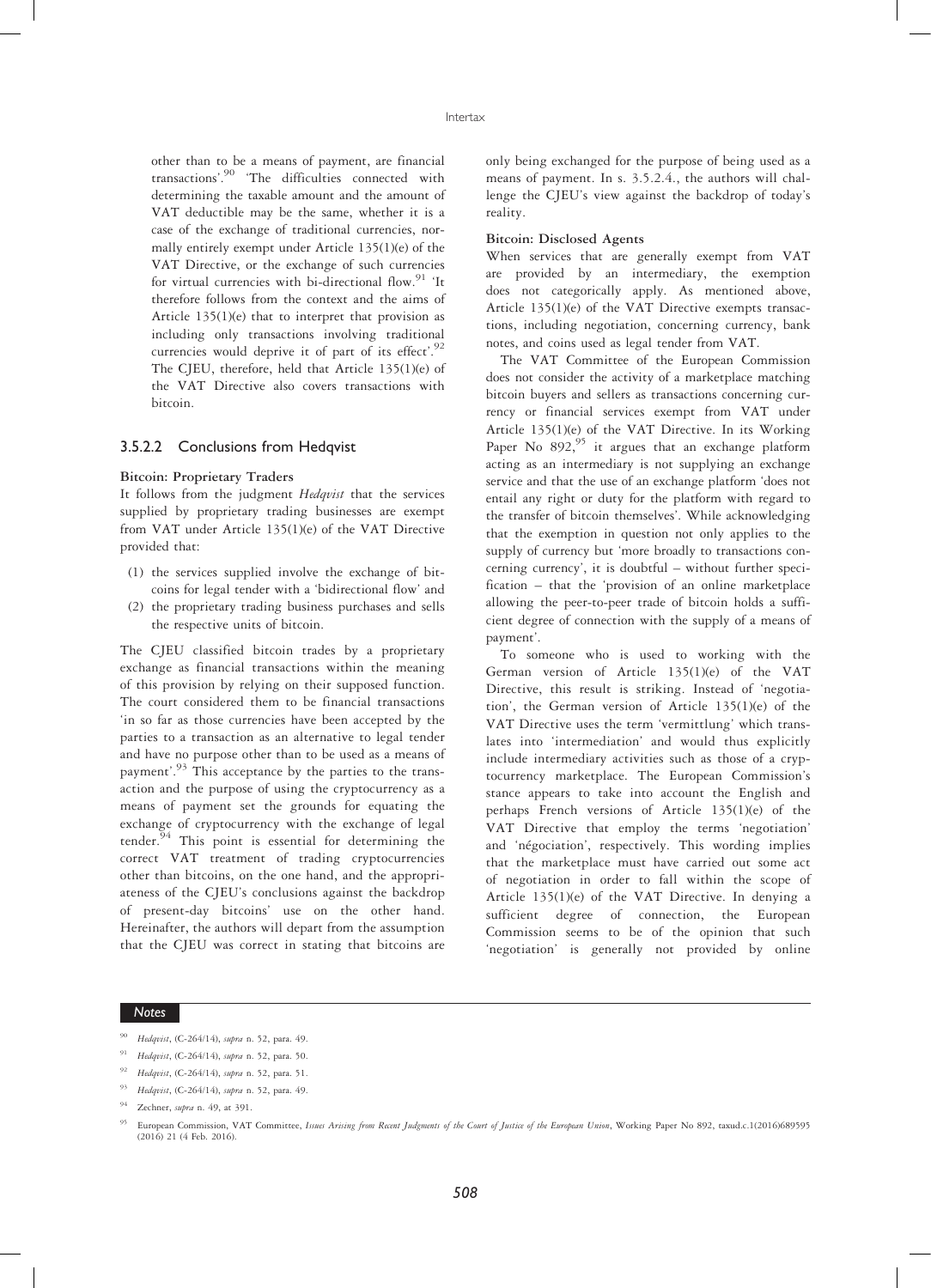marketplaces (maybe because contracts are concluded automatically online $96$ ).

The authors contend that this view is misguided. Even if, in the past, the intermediation of contracts included their negotiation (often excluding the price) and, if Article 135(1)(e) of the VAT Directive continues to be interpreted in that way, it cannot be overlooked that today's online marketplaces' methods of matching users does, in fact, constitute a type of 'negotiation'. Contracts are concluded between buyers and sellers of bitcoins under the precondition that both sides have agreed to the marketplace's general terms and conditions.<sup>97</sup> Additionally, the contract concluded between these parties may be governed by the seller's individually advertised terms to which the buyer agrees.<sup>98</sup> In these cases, however, the seller's terms seem to be valid only when they do not contradict or violate the terms of the marketplace.<sup>99</sup> This may afford little opportunity to individually design the contracts (except, possibly, the price). The authors thus argue that the automated matching of buyers and sellers under preformulated terms and conditions constitutes a modern form of negotiation and should thus receive the same treatment as the services provided by a proprietary trader.<sup>100</sup>

Consequently, if the activity of a proprietary trader of exchanging bitcoins for legal tender is exempt from VAT under Article 135(1)(e) of the VAT Directive, then the activity of a marketplace matching bitcoin buyers and sellers must also qualify as 'transactions, including negotiation, concerning currency' within the meaning of Article 135(1)(e) of the VAT Directive.

# 3.5.2.3 Altcoins

According to the CJEU, the exchange of currencies other than the exchange of legal tender for legal tender with 'bidirectional flow' leads to financial transactions within the meaning of Article 135(1)(e) of the VAT Directive

provided those currencies have been accepted by the parties to the transaction as an alternative to legal tender and have no purpose other than to be a means of payment ('contractual means of payment' 101). If these conditions are met, the VAT exemption under Article 135(1)(e) of the VAT Directive applies. Thus, when one type of cryptocurrency is exchanged for another type of cryptocurrency, and both types satisfy these conditions, the transaction is exempt from VAT. Whether a cryptocurrency meets these conditions must be assessed on a case-by-case basis.

For cryptocurrencies other than bitcoins, it is difficult to establish whether they are commonly being used as a means of payment $102$  – especially when businesses 'accepting' cryptocurrencies by using specific payment processors are not considered. The authors believe that these processors should not be taken into account for the following reasons. The 'crypto payment processors' in question accept payments from customers in the form of various different cryptocurrencies on behalf of businesses and subsequently transfer the equivalent amount in legal tender to those businesses.<sup>103</sup> Technically, this indicates that the customer has the opportunity to pay using a token, however, the business actually receives legal tender. The transaction is being intermediated by a payment processing company.<sup>104</sup> It is questionable, in this case, whether the token can qualify as a contractual means of payment with regard to the legal relationship between the customer and the business considering that it is being used by the customer but is not technically accepted by the business. In some cases, the business receiving payment from a customer using a payment processor might not even notice its customer paying with cryptocurrency. As a consequence, only a small number cryptocurrencies will fulfil the criterion of being accepted by both parties as an 'alternative to legal tender'. 105

In the authors' opinion, the principles established by the CJEU in *Hedqvist* can only be transposed to tokens that have been created to exclusively serve as a method of payment and which factually exclusively serve as such.<sup>106</sup>

See s. 3.3, infra.

<sup>97</sup> Kraken, Terms of Service, https://www.kraken.com/en-us/legal (accessed 6 Oct. 2019); Bitcoin.de, Geschäftsbedingungen, https://www.bitcoin.de/de/agb (accessed 6 Oct. 2019). As is the case with LocalBitcoin, supra n. 3.

<sup>99</sup> LocalBitcoin excludes the validity of the seller's terms in cases when they 'are unreasonable or otherwise difficult to comply with' (LocalBitcoin, supra n. 3).

While not being actively involved in the contractual relationships amongst its users, the marketplace has a significant amount of power and insight. It knows enough about their contractual relationships to be able to reduce information asymmetries between the government and the taxpayer. It is thus justified and necessary for authorities to take recourse to the marketplace as a third-party intermediary.

<sup>101</sup> Hedqvist, (C-264/14), supra n. 52, para. 42.

<sup>&</sup>lt;sup>102</sup> For example, Overstock.com and Jonathan LeVine Gallery seem to accept tokens other than bitcoins (P. Rizzo, Ether, Litecoin and More: Overstock Now Accepts Cryptocurrencies as Payment (8 Aug. 2017), https://www.coindesk.com/ether-litecoin-overstock-now-accepts-cryptocurrencies-payment/ (accessed 6 Oct. 2019)); L. Coleman, Manhattan Fine Art Gallery Accepts Bitcoin and Dash to Gain Access to New Markets (17 July 2015), https://www.ccn.com/manhattan-fine-art-gallery-accepts-bitcoin-dash-gain-access-new-markets/ (accessed 6 Oct. 2019); see also Jonathan LeVine Projects, http://jonathanlevineprojects.com/how-to-purchase/ (accessed 6 Oct. 2019).

<sup>&</sup>lt;sup>103</sup> For example, CoinPayments processes payments with over 1,500 different tokens (CoinPayments, Supported Coins, https://www.coinpayments.net/index.php?cmd=home (accessed 6 Oct. 2019)). Along the same lines, TenX connec

<sup>&</sup>lt;sup>104</sup> For a list of businesses using CoinPayments as a payment processor, see CoinPayments, Cryptocurrency Payments for Businesses, https://cryptwerk.com/companies/?f[27]=99 (accessed 6 Oct. 2019).

<sup>&</sup>lt;sup>105</sup> Zechner, *supra* n. 49, at 392, 393.

<sup>&</sup>lt;sup>106</sup> See also A. Bal, VAT Treatment of Initial Coin Offerings, 29(3) Int'l. VAT Monitor 118, 122 et seq. (2018).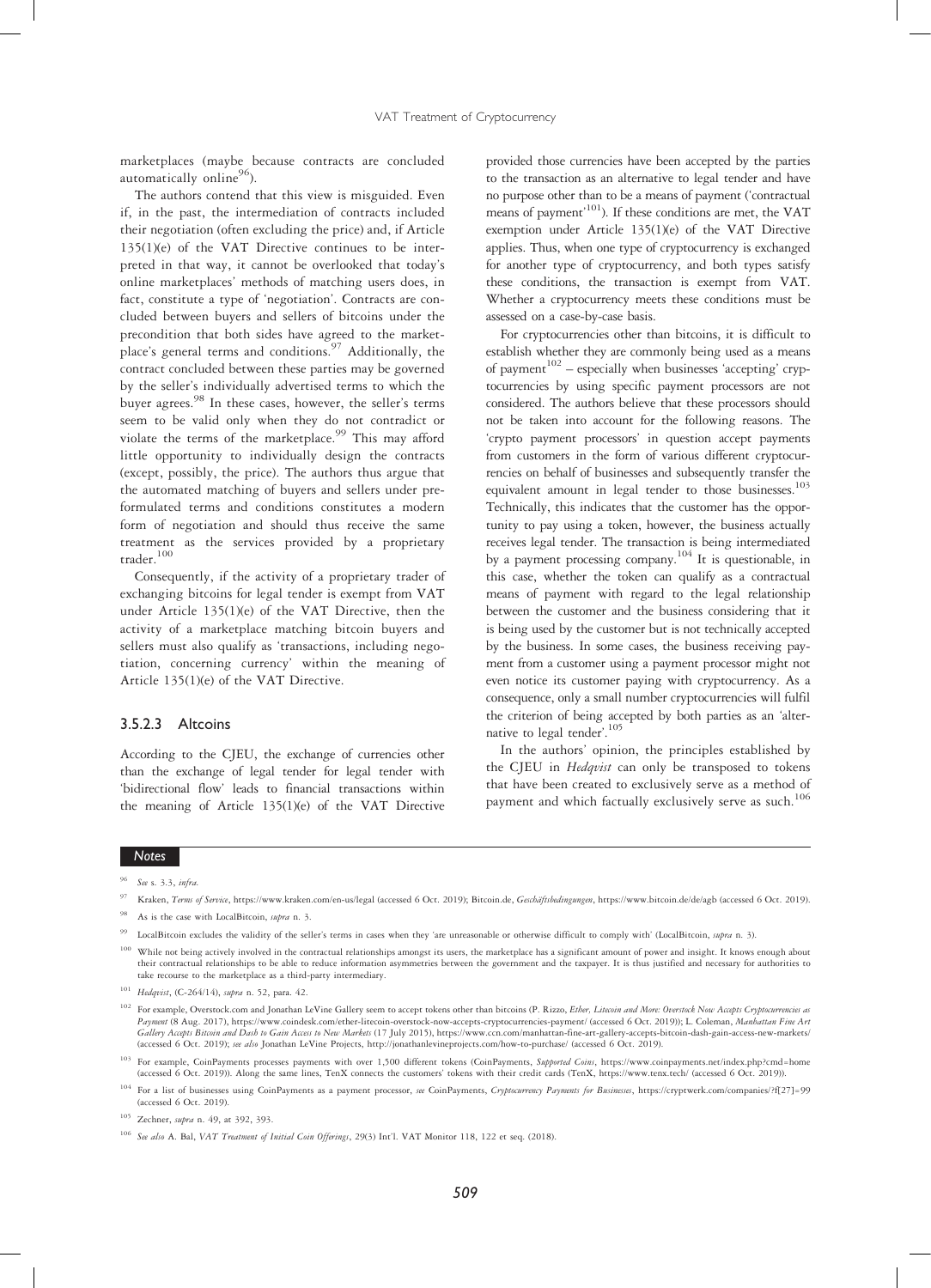In contrast, the trading of tokens, which cannot be considered a contractual means of payment, are subject to VAT.

# 3.5.2.4 Has the Hedqvist Reasoning Become Obsolete?

While considering the exemption of Article 135(1)(e) of the VAT Directive relevant for the exchange of bitcoins for legal tender, the CJEU did not exclusively rely on the wording of the provision – which was ambiguous regarding the different language versions – but built its argument around bitcoins' purpose. This approach allowed the court to apply the existing VAT rules to a new phenomenon by taking a 'substance-over-form' approach that appears to preserve technology neutrality of the legal framework. In doing so, the court demonstrates that VAT law is flexible enough to adapt to business models and technologies that could not be foreseen by the legislator at the time of adoption of the law. $107$ 

This approach seems welcome from the perspective of technology neutrality of law, however, the case of bitcoin demonstrates that such an approach can entail serious uncertainty: The primary argument of the CJEU for applying the exemption to the exchange of bitcoins was that they were comparable to legal tender because they were accepted as a means of payment by those who used them. Furthermore, bitcoin trades were treated as financial transactions under the presumption that they did not serve any other purpose than their use as a method of payment. There is no doubt that this use was what Satoshi Nakamoto had originally envisioned. When the first pizza was purchased in exchange for one bitcoin, this vision became real, and bitcoins became known to the general public. It is also a current reality that bitcoins are being accepted as a means of payment in some places.<sup>108</sup>

The fact that bitcoins are being accepted as an alternative to legal tender is relatively easy to establish.<sup>109</sup>

However, there appears to be no clear evidence that they are commonly being used as legal tender. From the current perspective – over four years after  $Hedqvist$  – it seems evident that bitcoins are being mined and traded primarily for speculative purposes. According to some academics, this was true already in 2015.<sup>110</sup> Given the explicit wording in  $Hedqvist$  ('[...] and have no purpose other than to be used as a means of payment<sup>, 111</sup>), the authors doubt that the CJEU was aware of the fact that bitcoins were being exploited for these speculative purposes at the time of the decision. In fact, the authors believe that, facing bitcoins' reality of today, the CJEU would have decided  $\mathrm{differently.}^{112}$ 

Against this backdrop, the authors contend that the equal treatment of the exchange of bitcoins and the exchange of legal tender as put forward by the CJEU in the Hedqvist case corresponds to equal treatment of two differing activities. In the authors' view and given today's reality, knowing how bitcoins are factually being currently used, the CJEU's reasoning and decision in Hedqvist are no longer valid.

As a consequence, the CJEU's decision would no longer apply to today's bitcoin exchanges. Can this position be taken without representing a neglect of the role of the CJEU as the ultimate interpreter of EU law? In the authors' opinion, the answer is yes. In Hedqvist, the CJEU did not explicitly state that bitcoins are legal tender. Instead, the court argued that they are to be treated like legal tender because - at the time of the decision – they were being accepted and used as such and were thus subject to financial transactions. As it turns out, presently, bitcoins are not primarily being used as a means of payment, or at least not within the realm of lawful activities. Their treatment equal to that of legal tender, therefore, is to be dismissed.

For these reasons, the exchange of bitcoins for legal tender is no longer exempt from VAT, in the authors' view, but subject to VAT.

#### Notes

<sup>112</sup> See s. 3.5.2.4 infra.

 $107$  Ehrke-Rabel, *supra* n. 56, at 378

<sup>108</sup> They seem to serve as a means of payment particularly in the so-called 'darknet', which is an encrypted part of the Internet where illicit trading tends to occur. For an analysis of how cryptocurrencies and VAT fraud interact, see F. Borselli, VAT Fraud, Cryptocurrencies and a Future for the VAT System, 30(5) Int'l. VAT Monitor 179 et seq. (2019). Providers engaged in exchange services between virtual currencies and fiat currencies as well as custodian wallet providers have been included in the fifth Anti Money Laundering Directive (Directive [EU] 2018/843 of the European Parliament and of the Council of 30 May 2018 amending Directive [EU] 2015/849 on the prevention of the use of the financial system for the purposes of money laundering or terrorist financing and amending Directives 2009/138/EC and 2013/36/EU, OJ L 156/43 (19 June 2018), 43); see for instance W. Hoke, EU Plan to Monitor Bitcoin Trading Could Deter Tax Evasion, 84 Tax Notes Int'l. 188 (2016).

E. Moreau, The 13 Best Major Retailers and Services that Accept Bitcoin in 2020, https://www.lifewire.com/big-sites-that-accept-bitcoin-payments-3485965 (accessed 25 Feb. 2020); for a list of companies accepting bitcoins *see Handel*, https://de.bitcoin.it/wiki/Handel (accessed 6 Oct. 2019) and BTC-NAVIGATOR, https://www.btc-echo.de/ tutorial/bitcoin-akzeptanzstellen/#oesterreich (accessed 6 Oct. 2019); S. Schlaefli, Die Ökonomie der 'Bitcoin', https://ethz.ch/de/news-und-veranstaltungen/eth-news/news/ 2014/08/die-oekonomie-der-bitcoins-.html (accessed 6 Oct. 2019). Moreover, authorities in the Swiss town of Zug accept bitcoins as a means of payment for administrative fees up to an amount of EUR 200. (E. Aschwanden, Stadt Zug wird weltweit zum Bitcoin-Pionier (10 May 2016), https://www.nzz.ch/schweiz/crypto-valley-zukunftsmodelloder-marketing-gag-ld.22911 (accessed 6 Oct. 2019)).

<sup>&</sup>lt;sup>110</sup> J. Kollmann et al., EuGH-Rechtsprechungsübersicht: Neues zur Umsatzsteuer, 3 ecolex 250, 254 (2016). The authors do not want to assess the past but believe that, at least since 2017, bitcoins' main use has been for speculative purposes.

<sup>111</sup> Hedqvist, (C-264/14), supra n. 52, para. 49.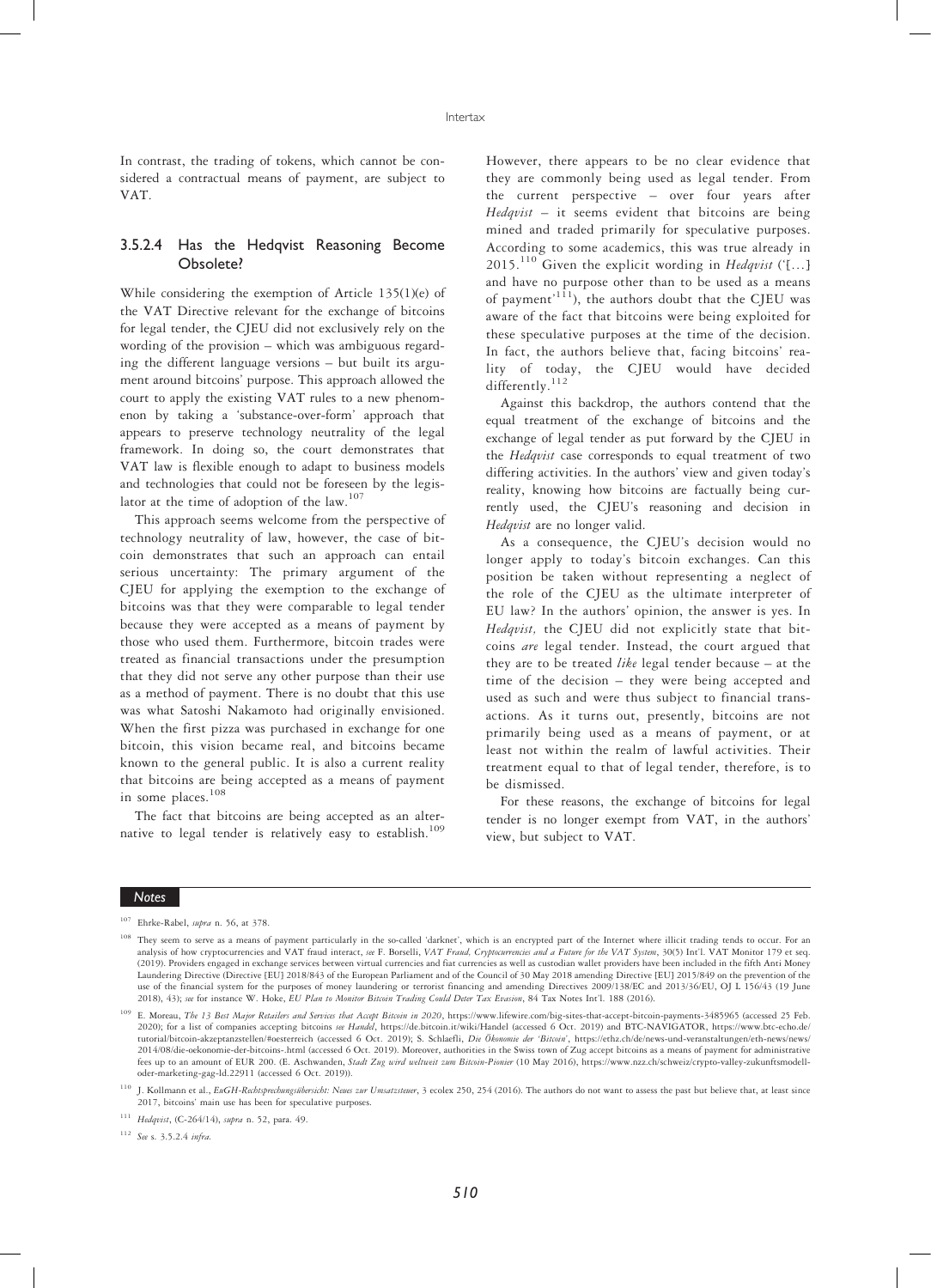#### **VAT TREATMENT OF WALLET PROVIDERS**

# 4.1 Definition

Wallets are software that stores the private keys of a blockchain user. The private keys are a digital set of data that enables users to transact via the blockchain $113$  and grant users access to their token holdings (balance on the blockchain).<sup>114</sup> The software determines the balance based on the information of all of the previous transactions in the blockchain. Wallets generally provide for a user-friendly interface.<sup>115</sup> Additionally, they offer automated services such as calculating which amount in transaction  $fees^{116}$ would need to be paid in order for the transfer to be made within a certain time frame as well as mixing or insurance services.<sup>117</sup>

In bitcoins' early days, there was merely the bitcoin-QT desktop client.<sup>118</sup> Currently, a variety of wallets, including web<sup>119</sup> and mobile wallets,<sup>120</sup> are being offered. These are the different types of wallets: desktop wallets, $121$  web wallets, mobile wallets, hardware wallets<sup>122</sup> and paper wallets.<sup>123</sup> Most of the time, exchange platforms offer wallets as a part of their trading or marketplace service.<sup>124</sup> Many individuals use wallets for convenience because they are easy to use.<sup>125</sup>

In general, 'custodial wallets' and 'self-hosted wallets' can be distinguished from each other.<sup>126</sup> While the

private keys are stored in a paper wallet or directly on hardware (such as a computer or smartphone), the wallet is self-hosted. If, however, the private keys are stored on the server of a wallet provider (usually the case for web and mobile wallets), it is a custodial wallet – the wallet provider (theoretically) has access to the user's funds.<sup>127</sup> A wallet provider's service is thus either the sale of hardware or software that enable the users to store the private keys on their own device or the storage of the users' private keys on the service provider's servers.<sup>128</sup>

# 4.2 Taxable Event

As stated above, some online exchange platforms simultaneously act as wallet providers without charging an extra fee. In this case, the provision of a wallet is to be considered an ancillary service that shares the tax treatment of the principal service (the exchange service).<sup>129</sup> The storage of private keys 'does not constitute for customers an end in itself, but a means of better enjoying the principal service supplied'.<sup>130</sup>

When a wallet's interface is linked to an online exchange platform of a third party, $131$  the question of whether a fee is being charged separately must be answered in order to establish whether this constitutes a separate supply of services within the meaning of Article 2 (1)(c) of the VAT Directive.

- <sup>114</sup> European Central Bank, supra n. 66, at 8, 14.
- <sup>115</sup> European Central Bank, supra n. 66, at 8; Rauchs et al., supra n. 29, at 21.
- <sup>116</sup> Rauchs et al., supra n. 29.
- <sup>117</sup> Hileman & Rauchs, supra n. 3, at 50, 58.
- <sup>118</sup> Download Bitcoin Core, https://bitcoin.org/de/download (accessed 6 Oct. 2019).
- <sup>119</sup> For example, of Coinbase or Blockchain.
- <sup>120</sup> Also of Blockchain. This is the most common type (62%) according to Rauchs et al., *supra* n. 29, at 52.
- <sup>121</sup> For example, of Bitcoin Core or DarkWallet.
- <sup>122</sup> These are USB-like storage devices such as TREZOR, https://trezor.io/ (accessed 6 Oct. 2019) or KeepKey, https://www.keepkey.com/?source=hasoffers (accessed 6 Oct. 2019).
- <sup>123</sup> For example, of Coinfinity, https://coinfinity.co/bitcoin-kaufen/ (accessed 6 Oct. 2019).
- <sup>124</sup> In 2017, 52% of online exchange platforms additionally provided wallets (Hileman & Rauchs, *supra* n. 3, at 58 et seq.). European Commission, VAT Committee, *supra* n. 94, at 18; such as Coinbase, LocalBitcoin (About bitcoin-an-bitcoin-de-transferieren/151.html (accessed 6 Oct. 2019)).
- <sup>125</sup> For a detailed description of how wallets are being used, see Hileman & Rauchs, supra n. 3, at 52; D. Cawrey, Should Bitcoin Users Trust Hosted Wallets? https://www.coindesk. com/bitcoin-users-trust-hosted-wallets/ (accessed 6 Oct. 2019).
- <sup>126</sup> Hileman & Rauchs, supra n. 3, at 12; see also Rauchs et al., supra n. 29, at 49 et seq.
- <sup>127</sup> Usually, the keys are additionally secured by a PIN code. When a user is asked to sign into their account (email address and password), the private keys are most likely stored on the server of the wallet provider. In 2017, 73% of all wallets not offering exchange services were self-hosted wallets, 15% were custodial wallets, and 12% of wallet providers asked their users to choose one of the two options (Hileman & Rauchs, supra n. 3, at 55). Currently, the overall share of self-hosted wallets is over 80% (Rauchs et al., supra n. 29, at 12).

- <sup>129</sup> For example, when a bitcoin ATM exchanging EUR for bitcoins prints a paper wallet depicting the transaction, the provision of the paper wallet is an ancillary service.
- <sup>130</sup> CJEU 18 Jan. 2018, Stadion Amsterdam, Case C-463/16, EU:C:2018:22, para. 23; CJEU 10 Nov. 2016, Baštová, Case C-432/15, EU:C:2016:855, para. 71; CJEU 10 Mar. 2011, Bog and Others, Joined Cases C-497/09, C-499/09, C-501/09 and C-502/09, EU:C:2011:135, para. 54; CJEU 21 Feb. 2008, Part Service Case C-425/06, EU:<br>C:2008:108, para. 52; CJEU, 25 Feb. 1999, Card Protection Plan, Case 96 and C-94/97, EU:C:1998:496, para. 24.

<sup>113</sup> See supra s. 2.2.

<sup>&</sup>lt;sup>128</sup> Zechner, *supra* n. 49, at 397.

<sup>&</sup>lt;sup>131</sup> Which is the case in almost 50% of all wallets with integrated currency exchange (Hileman & Rauchs, supra n. 3, at 58).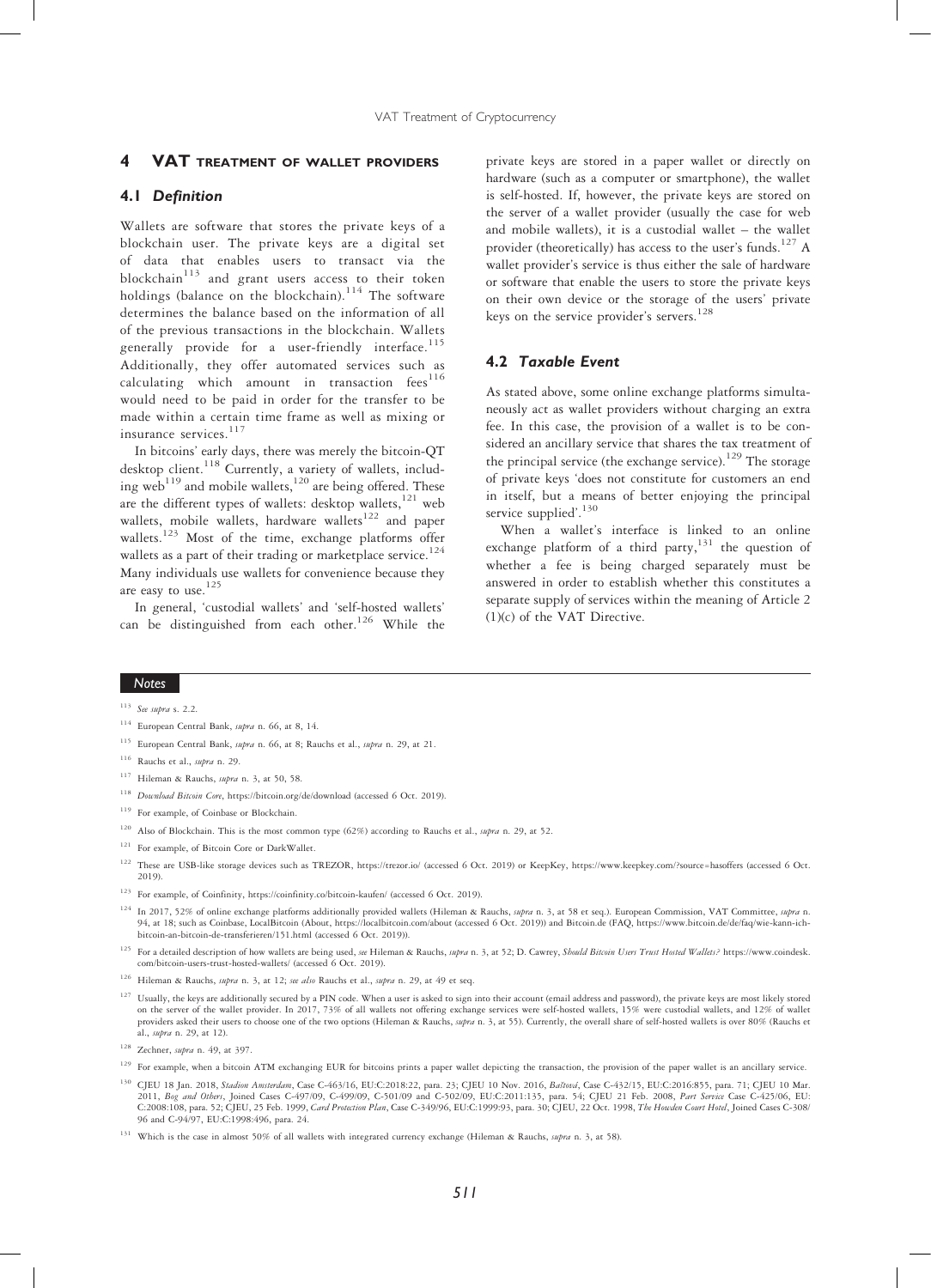Many wallet providers offer their services free of charge. In that case, the (wallet) services that are supplied are not subject to VAT. Wallets not offering exchange services, but solely wallet services for consideration, are subject to  $VAT.<sup>132</sup>$ 

# 4.3 Place of Supply

The storage of private keys on the servers of a wallet provider and the provision of software to save the private keys on a private device are electronically supplied services within the meaning of Article 7(1) of the Council Implementing Regulation and Article 58(1)(c) of the VAT Directive. Irrespective of whether such services are supplied to a non-taxable or a taxable person (Article 44 of the VAT Directive), the place of supply is where that person is established, has their permanent address, or usually resides.

The sale of hardware wallets is a supply of goods within the meaning of Article 14(1) of the VAT Directive.<sup>133</sup> According to Article 40 of the VAT Directive, the place of an intra-community acquisition of goods is the location where the transport of the goods to the person acquiring them ends. The place of an acquisition of goods by a nontaxable person is generally the place where the goods are located at the time when dispatch or transport of the goods to the customer begins (Articles 32 et seq. of the VAT Directive).<sup>134</sup>

# 4.4 Tax Exemption

In its Working Paper No 892 following the CJEU decision in Hedqvist, the VAT Committee considered wallet services for consideration exempt from VAT under Article 135(1)(e) of the VAT Directive. It argues that wallet providers grant users access to their respective token holdings and thus enable using them as a means of payment – comparable to banks for which services are exempt from VAT under Article 135(1)(e) of the VAT Directive.<sup>135</sup>

In the authors' view, it is questionable whether wallet services are comparable to services provided by banks. Providers of 'self-hosted wallets' merely supply software or hardware and are thus certainly outside the scope of Article 135(1)(e) of the VAT Directive. This exemption,

however, could be relevant for providers of 'custodial wallets' because they store the private keys of a user on their servers. Cryptocurrency transactions are made directly in the blockchain. The wallet merely generates and stores private keys; it does not transfer payments or manage an 'account'. In the authors' view, (custodial) wallet services are thus not transactions concerning currency within the meaning of Article 135(1)(e) of the VAT Directive and, therefore, not exempt under that provision.

Furthermore, Article 135(1)(d) of the VAT Directive regarding 'transactions, including negotiation, concerning deposit and current accounts, payments, transfers, debts, cheques and other negotiable instruments, but excluding debt collection' could apply. The exemption requires that the service provided 'viewed broadly, form a distinct whole, fulfils in effect the specific, essential functions of a transaction concerning deposit and current accounts.<sup>136</sup> In order to assess this criterion, the CJEU examines 'first, whether the provision of those services is capable of giving rise to changes of a legal and financial character similar to those resulting from interbank payments or transactions in securities themselves and, second, whether [the companies'] responsibility towards its clients is limited to technical aspects or whether it extends to specific, essential aspects of those financial transactions'.<sup>137</sup> According to the CJEU, such changes are effectuated by the transfer of funds between accounts irrespective of their cause. Thus, functional aspects are decisive.<sup>138</sup>

In two CJEU cases, the respective companies. (Sparekassernes Datacenter (SDC) and Nordea) had been involved in the technical processing of payments. SDC provided a data-handling network that connected banks and payment service providers and thus allowed payment operations to occur. Nordea supplied a technical and legal framework for banks and financial institutions enabling the transmission of messages concerning interbank payments. Likewise, wallets technically connect the users in a blockchain by granting them access to private keys that are essential for making cryptocurrency payments. Wallet providers are therefore involved in the technical implementation of a transaction – like SDC and Nordea. However, they do not give rise to 'changes of a legal and financial character' within the meaning of Article 135(1)(d) of the VAT Directive.

<sup>&</sup>lt;sup>132</sup> Zechner, *supra* n. 49, at 398.

<sup>&</sup>lt;sup>133</sup> A TREZOR hardware wallet can currently be purchased for USD 99, a KeepKey for currently USD 120 (Sudhir Khatwani, The Top 12 Best Ethereum Wallets (16 Nov. 2019), https://coinsutra.com/best-etherum-wallets/ (accessed 6 Oct. 2019)).

<sup>&</sup>lt;sup>134</sup> Zechner, *supra* n. 49, at 399.

<sup>&</sup>lt;sup>135</sup> European Commission, VAT Committee, supra n. 94, at 12.

<sup>&</sup>lt;sup>136</sup> CJEU 5 June 1997, SDC, Case C-2/95, EU:C:1997:278, para. 66; CJEU 28 July 2011, Nordea, Case C-350/10, EU:C:2011:532, para. 27; CJEU 26 May 2016, Bookit, Case C-607/14, EU:C:2016:355, para. 39.

<sup>137</sup> Nordea (C-350/10), supra n. 136, para. 28; SDC (C-2/95), supra n. 136, para. 66.

<sup>138</sup> Bookit, (C-607/14), supra n. 136, para. 38.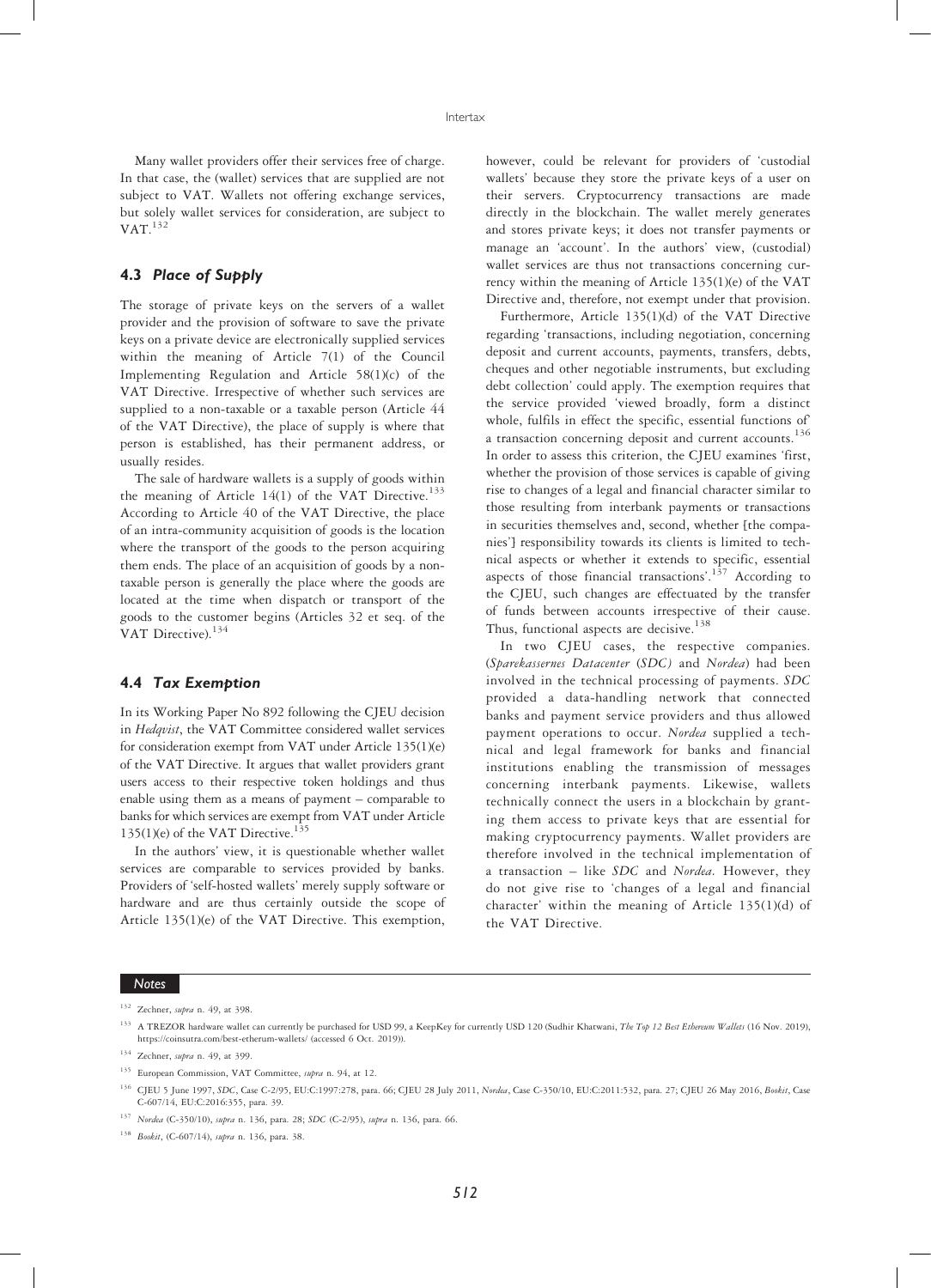When transacting in the blockchain, 'self-hosted wallets' are not indispensable. As noted above, private keys may also be stored directly on the user's hardware device.<sup>139</sup> Nevertheless, if wallet services were 'essential and the only services available, the mere fact that a constituent element is essential for completing an exempt transaction still does not warrant the conclusion that the service which that element represents is exempt'.<sup>140</sup>

The CJEU held in both cases that the responsibility of SDC and Nordea, respectively, was limited to technical aspects and, therefore, found that the exemption under Article 135(1)(d) of the VAT Directive did not apply. In the authors' view, this implies that providers of 'self-hosted wallets' do not fall within this exemption.<sup>141</sup> Moreover, the wallets do not perform the transfer of funds between the wallets – rather, they are performed by the miners within the blockchain ecosystem. Thus, wallet services supplied for consideration are subject to VAT.

# 5 CONCLUSION

The bitcoin blockchain's initial goal of enabling direct transfer of value without the need for an intermediary is not reflected in today's economic reality. Various intermediaries have emerged economically benefitting from users who want to own and use cryptocurrency in a userfriendly way. The most well-known 'gateways' are cryptocurrency exchange platforms and wallet providers. Even though the use of such centralized platforms 'off chain' seems to contradict the crypto-anarchic rationale behind the bitcoin invention, it has led to significant numbers of cryptocurrency 'users'.

In this article, the authors assessed the economic activities carried out by exchange platforms and wallet providers. Regarding the exchange platforms, the authors distinguished between two types of exchange platforms, proprietary traders, and marketplaces.

Given that bitcoins are of an intangible nature, they cannot be classified as goods within the meaning of Article 14(1) of the VAT Directive. Moreover, they are no longer to be considered as a method of payment. Bitcoins certainly have a market price because users are willing to pay by means of legal tender in order to acquire them. From a VAT perspective, the provision of an intangible is a service. Therefore, when bitcoins are exchanged for legal tender, services are supplied. Since this supply is delivered automatically over the Internet and impossible to ensure in the absence of information technology, the exchange of bitcoins for legal tender constitutes an electronically supplied service (pursuant to Article 58(1)(c) of

the VAT Directive and Article 7(1) of the Council Implementing Regulation). As a consequence, VAT is due at destination.

The VAT treatment of the marketplaces' economic activities depends on whether they are acting as 'disclosed' or 'undisclosed' agents. Given that the legislator's intent was to apply uniform rules to all electronically supplied services, their place of supply rule takes precedence over the place of supply rule for (disclosed) agents. While (disclosed) agents do not take part in the underlying service and provide electronically supplied ('intermediation') services, undisclosed agents are presumed to have supplied the underlying electronically supplied services themselves. For both types of services, the place of the exchange platforms' supply is where the customer is established irrespective of the status of the recipient as a taxable person or a nontaxable person. In its 2015 decision Hedqvist, the CJEU held that the VAT exemption in Article 135(1)(e) of the VAT Directive applies in the context of a proprietary trading company exchanging bitcoins for legal tender and vice versa. Its main arguments for this result were that bitcoins were being accepted by the parties to the transaction as an alternative to legal tender and had no other purpose than to be used as a means of payment. In the meantime, their main purpose has shifted to speculation. Given the functional analysis carried out by the CJEU in Hedqvist and bitcoins' current function as an object of speculation, the authors argue that the court's conclusion in Hedqvist can no longer be transposed to bitcoin trading today. Rather, the exchange of cryptocurrency, which is not intended to and does not factually exclusively serve as a means of payment, is not exempt from VAT.

Regarding wallet providers, the authors distinguished between 'custodial' wallets and 'self-hosted' wallets. Their supplies are taxable when they are made for consideration. Depending on whether the wallet providers supply hardor software, they are supplying either goods or (electronically supplied) services. Wallets store the private keys of blockchain users; they do not transfer cryptocurrency funds. Therefore, neither the VAT exemption for transactions concerning currency nor the VAT exemption for transactions concerning deposit and current accounts, payments and transfers apply to any of the wallets provided. In our view, the wallet providers' services are thus subject to VAT.

This article has shown that the law is reactionary – not only in its making but naturally even more so in its application. While the CJEU's decision in Hedqvist

<sup>&</sup>lt;sup>139</sup> European Central Bank, supra n. 66, at 8.

<sup>&</sup>lt;sup>140</sup> SDC (C-2/95), supra n. 136, para. 65; Nordea (C-350/10), supra n. 136, para. 31.

 $141$  Zechner, supra n. 49, at 398.